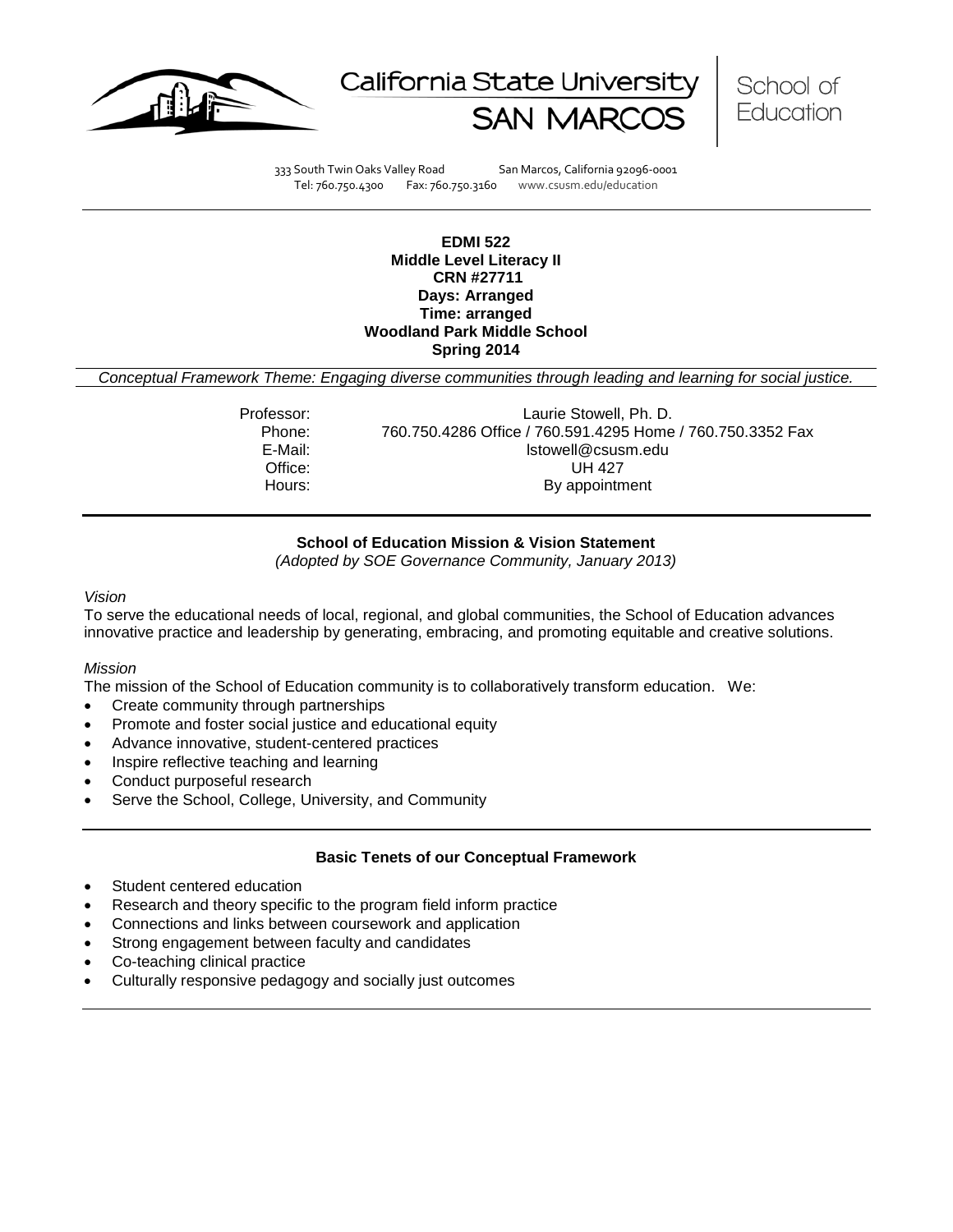# **Table of Contents**

| Example 1: California Reading Initiative Reading/ Language Arts Components Grid 17 |  |
|------------------------------------------------------------------------------------|--|
|                                                                                    |  |
|                                                                                    |  |
|                                                                                    |  |
|                                                                                    |  |

# **COURSE DESCRIPTION**

<span id="page-1-0"></span>Focuses on developing an understanding of theory, methodology, and assessment of English Language Arts and second language learning in self-contained or departmentalized settings. *Prerequisite: EDMI 521.*

*Stowell: The primary aim of this course is for students to develop an understanding of the theory, methodology and assessment of English language arts and second language learning in integrated and inclusive elementary and middle school classrooms.*

# <span id="page-1-1"></span>**Course Prerequisites**

Admission to the Middle Level/Multiple Subjects Teacher Credential program. Successful completion of EDMI 521.

### <span id="page-1-2"></span>**Course Objectives**

KNOWLEDGE

Students will:

- gain an understanding of how a first and second language is acquired.
- gain an understanding of the reading process and its relationship to thought, language and learning.
- gain an understanding of how people learn to read and write in their first and second language
- become familiar with current approaches to the teaching of reading and writing and the theoretical bases of such approaches.
- become familiar with current approaches to the teaching of reading and writing in culturally and linguistically diverse elementary school classrooms
- become familiar with classroom diagnostic techniques and evaluation procedures.
- become familiar with current approaches to the teaching of reading and writing to children with special learning needs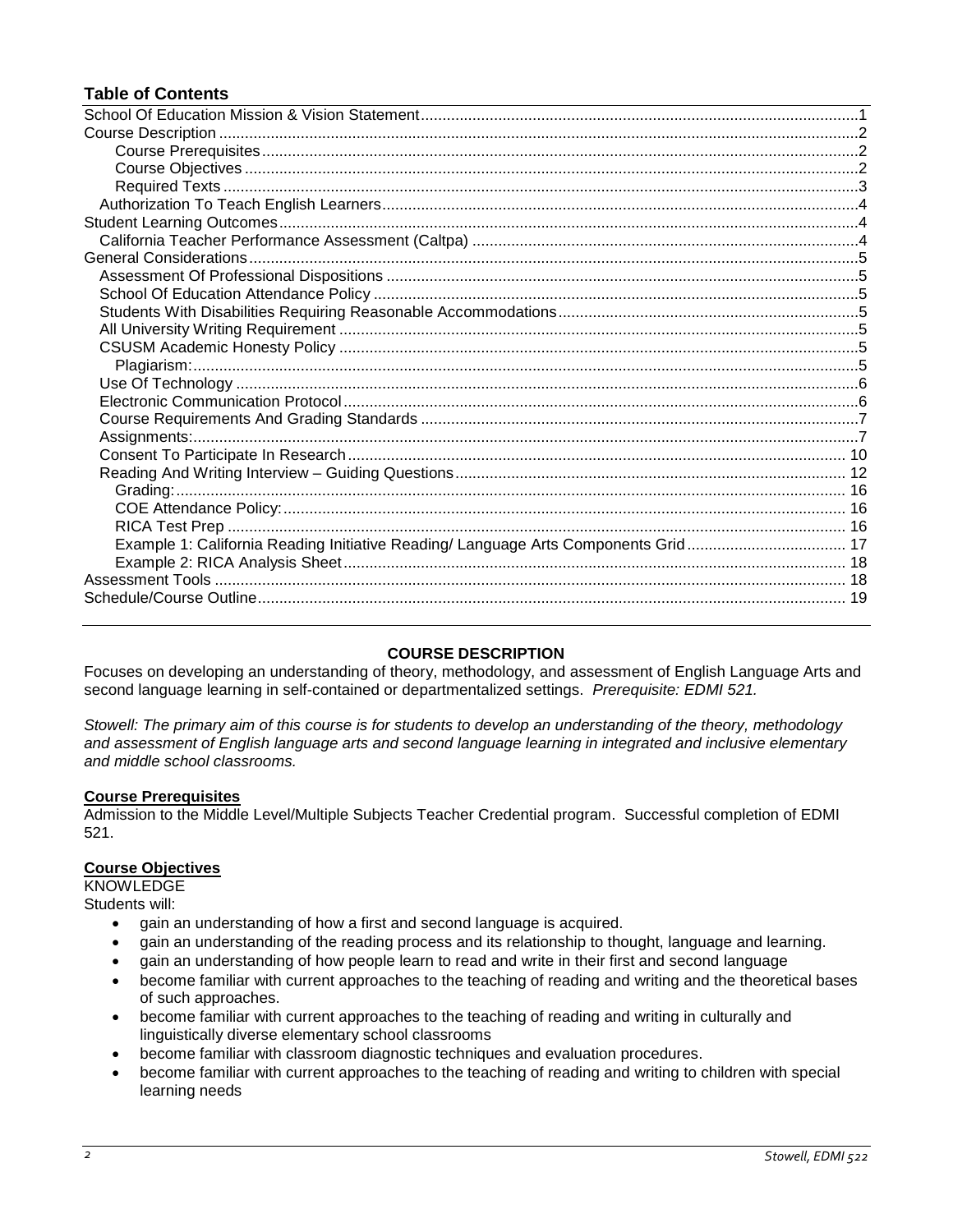### SKILLS

Students will:

- become sensitive observers of children's language using behaviors.
- analyze children's reading and writing behavior as a basis for making instructional decisions
- translate the results of formal and informal assessment of children's reading and writing behaviors into instructional plans
- develop the ability to select appropriate materials and instructional strategies to meet the individual needs of students
- learn how to organize the classroom for teaching reading and writing to culturally and linguistically diverse populations.

# ATTITUDES AND VALUES

Students will:

- develop an appreciation for the natural language abilities children possess for processing and producing print
- develop an appreciation for the need and value of integrating reading and writing into all areas of the curriculum
- affirm the importance of a rich environment for developing an effective language arts program.
- develop a sensitivity to and appreciation for culturally and linguistically diverse learners.
- develop a sensitivity to and appreciation for children with special learning needs
- develop an appreciation for the importance of reading and writing for their own personal and professional growth
- develop a respect for each student, his/her abilities and background and the student's right to instruction that meets his or her individual needs.

### <span id="page-2-0"></span>**Required Texts**

- Beers, K. (2003) *When kids can't read*. Portsmouth: Heinemann.
- Johns, J. (11<sup>th</sup> ed.) (2012) *Basic Reading inventory*. Iowa: Kendall Hunt.

Strong, W. (2012) (2nd edition) Co*aching writing in content areas*: *Write for insight strategies, grades 6-12*

Fisher, D. & Frey, N. (2012) 3rd. Ed*. Improving Adolescent Literacy: Strategies at work*

# **Choose ONE (Do not read until we meet):**

| Hesse, K.     | Letters from Rifka        |
|---------------|---------------------------|
| Lai, T.       | Inside out and back again |
| Alvarez, J.   | Return to sender          |
| Applegate, K. | Home of the brave         |
| Ryan, P. M.   | Esperanza Rising          |
| Yep, L.       | Dragonwings               |
|               |                           |

Optional: Zarrillo, J. J. (2010). (3rd ed.) *Ready for Revised RICA: A test preparation guide for California's Reading Instruction Competence Assessment.* Merrill Prentice Hall. (Recommended)

# **Please be sure you have the following apps downloaded on your ipad:**

**Dropbox** QR Reader or whatever QR reader you prefer eStandards lite (California Common Core Standards) **Subtext** Evernote Goodnotes Side by side Thing link **Educreations** Show me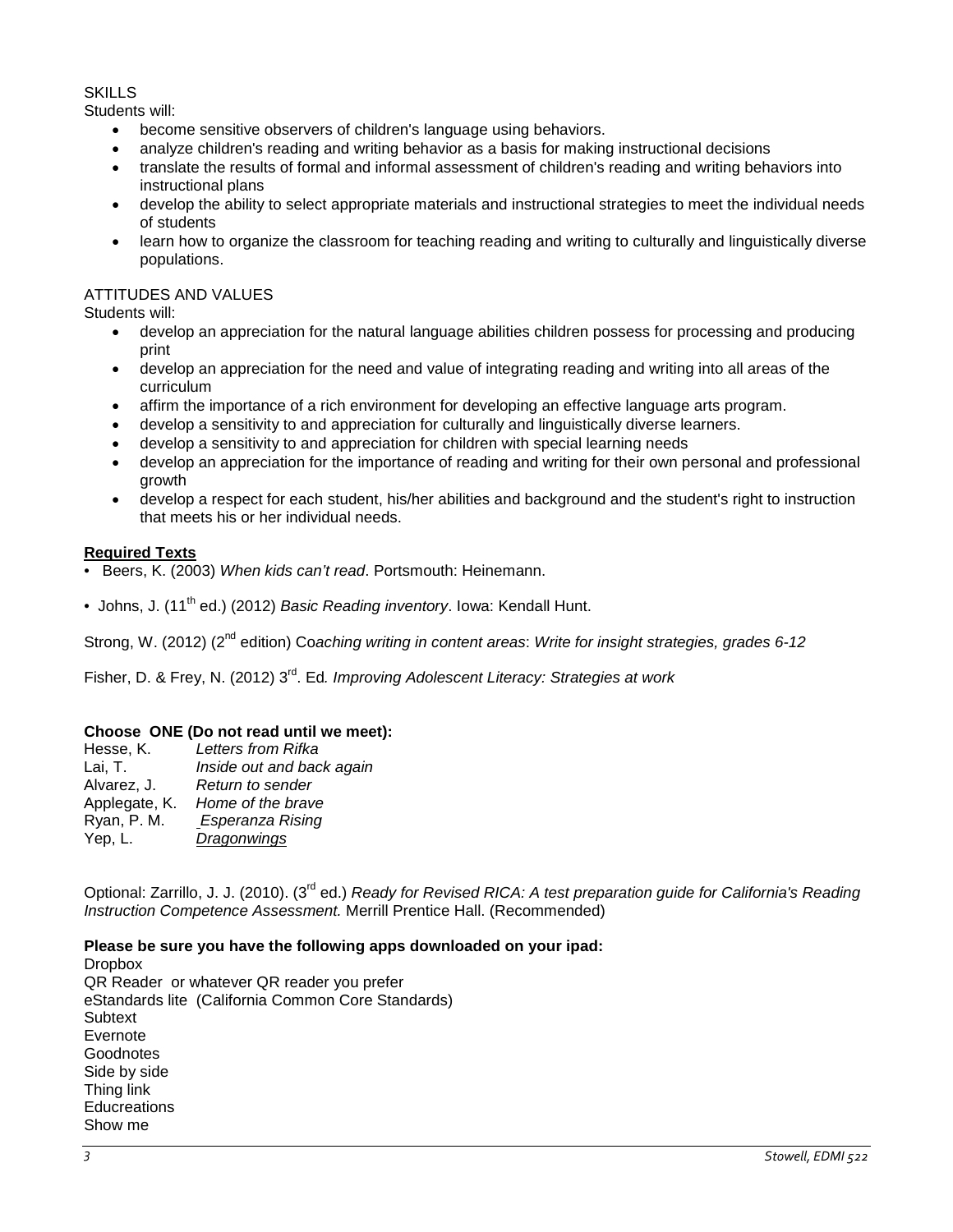Trading cards (from ReadWriteThink) Strip Design **Tootastic** Popplet Lite StoryKit Picture Book Book Creator Express Inspiration, Idea sketch, visualize free or Ink flow (one or all) Mindblowing **ScreenChomp** Slide shark **Tumblr** Instant poetry Mad Lips Swipe Word mover Venn diagram by IRA Theme poem by IRA RWT Timeline

### **Optional:**

Book Creator (\$4.99) iMovie (\$4.99) Explain Everything (\$2.99) Common Core Standards (free but they are the national standards)

### **Authorization to Teach English Learners**

<span id="page-3-0"></span>This credential program has been specifically designed to prepare teachers for the diversity of languages often encountered in California public school classrooms. The authorization to teach English learners is met through the infusion of content and experiences within the credential program, as well as additional coursework. Candidates successfully completing this program receive a credential with authorization to teach English learners. *(Approved by CCTC in SB 2042 Program Standards, August 02)*

# **STUDENT LEARNING OUTCOMES**

### **California Teacher Performance Assessment (CalTPA)**

<span id="page-3-2"></span><span id="page-3-1"></span>Beginning July 1, 2008 all California credential candidates must successfully complete a state-approved system of teacher performance assessment (TPA), to be embedded in the credential program of preparation. At CSUSM this assessment system is called the CalTPA or the TPA for short.

To assist your successful completion of the TPA, a series of informational seminars are offered over the course of the program. TPA related questions and logistical concerns are to be addressed during the seminars. Your attendance to TPA seminars will greatly contribute to your success on the assessment.

Additionally, SoE classes use common pedagogical language, lesson plans (lesson designs), and unit plans (unit designs) in order to support and ensure your success on the TPA and more importantly in your credential program.

<span id="page-3-3"></span>The CalTPA Candidate Handbook, TPA seminar schedule, and other TPA support materials can be found on the SoE website: <http://www.csusm.edu/education/CalTPA/ProgramMaterialsTPA.html>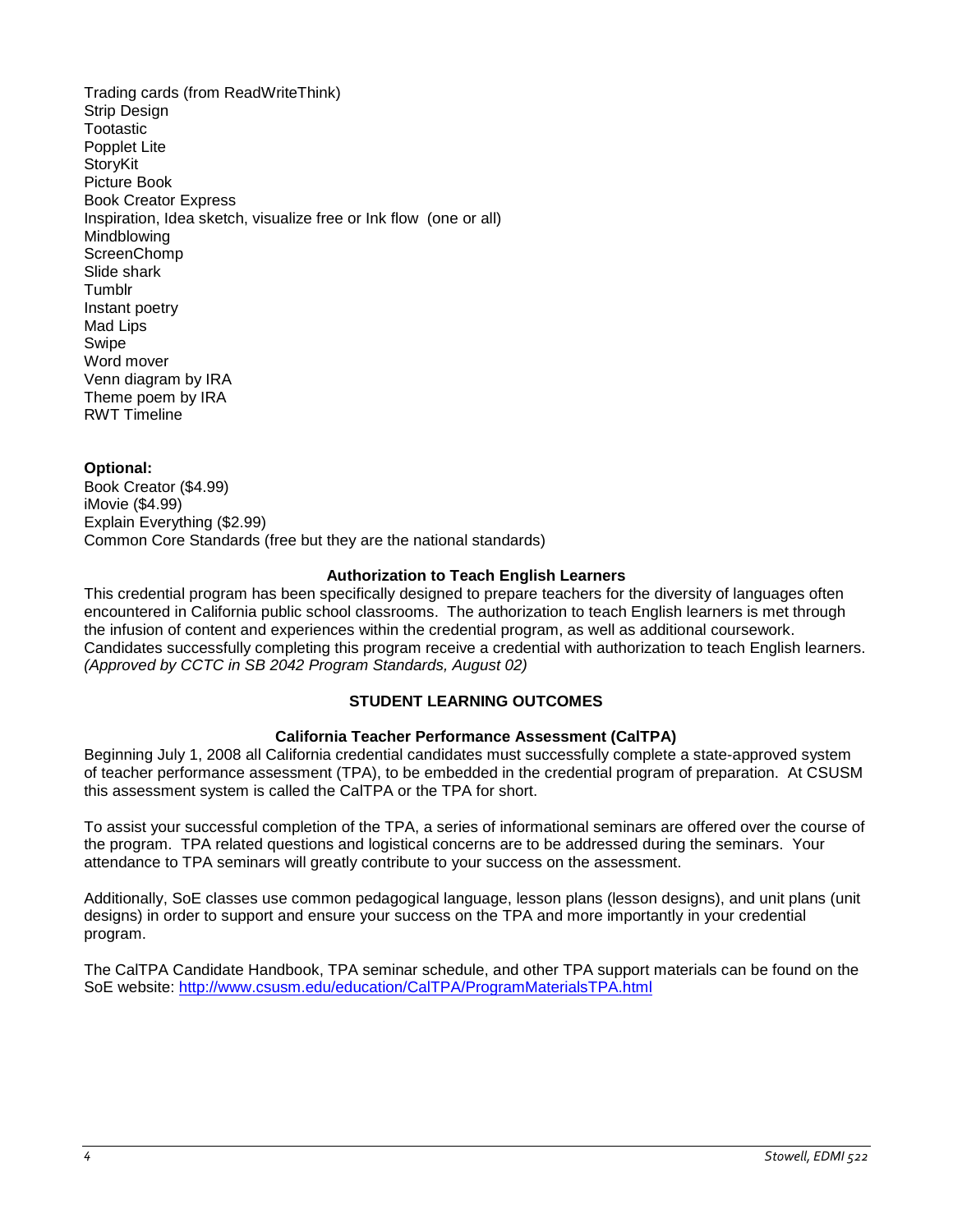# **GENERAL CONSIDERATIONS**

# **Assessment of Professional Dispositions**

<span id="page-4-0"></span>Assessing a candidate's dispositions within a professional preparation program is recognition that teaching and working with learners of all ages requires not only specific content knowledge and pedagogical skills, but positive attitudes about multiple dimensions of the profession. The School of Education has identified six dispositions – social justice and equity, collaboration, critical thinking, professional ethics, reflective teaching and learning, and life-long learning—and developed an assessment rubric. For each dispositional element, there are three levels of performance - *unacceptable*, *initial target*, and *advanced target*. The description and rubric for the three levels of performance offer measurable behaviors and examples.

The assessment is designed to provide candidates with ongoing feedback for their growth in professional dispositions and includes a self-assessment by the candidate. The dispositions and rubric are presented, explained and assessed in one or more designated courses in each program as well as in clinical practice. Based upon assessment feedback candidates will compose a reflection that becomes part of the candidate's Teaching Performance Expectation portfolio. Candidates are expected to meet the level of *initial target* during the program.

# **School of Education Attendance Policy**

<span id="page-4-1"></span>Due to the dynamic and interactive nature of courses in the School of Education, all candidates are expected to attend all classes and participate actively. At a minimum, candidates must attend more than 80% of class time, or s/he **may not receive a passing grade for the course** at the discretion of the instructor. Individual instructors may adopt more stringent attendance requirements. Should the candidate have extenuating circumstances, s/he should contact the instructor as soon as possible. *(Adopted by the COE Governance Community, December, 1997).*

# **Students with Disabilities Requiring Reasonable Accommodations**

<span id="page-4-2"></span>Candidates with disabilities who require reasonable accommodations must be approved for services by providing appropriate and recent documentation to the Office of Disable Student Services (DSS). This office is located in Craven Hall 4300, and can be contacted by phone at (760) 750-4905, or TTY (760) 750-4909. Candidates authorized by DSS to receive reasonable accommodations should meet with their instructor during office hours or, in order to ensure confidentiality, in a more private setting.

# **All University Writing Requirement**

<span id="page-4-3"></span>Every course at the university must fulfill the university's writing requirement of at least 2500 words.

# **CSUSM Academic Honesty Policy**

<span id="page-4-4"></span>"Students will be expected to adhere to standards of academic honesty and integrity, as outlined in the Student Academic Honesty Policy. All written work and oral presentation assignments must be original work. All ideas/materials that are borrowed from other sources must have appropriate references to the original sources. Any quoted material should give credit to the source and be punctuated with quotation marks.

Students are responsible for honest completion of their work including examinations. There will be no tolerance for infractions. If you believe there has been an infraction by someone in the class, please bring it to the instructor's attention. The instructor reserves the right to discipline any student for academic dishonesty in accordance with the general rules and regulations of the university. Disciplinary action may include the lowering of grades and/or the assignment of a failing grade for an exam, assignment, or the class as a whole."

Incidents of Academic Dishonesty will be reported to the Dean of Students. Sanctions at the University level may include suspension or expulsion from the University.

### <span id="page-4-5"></span>**Plagiarism:**

As an educator, it is expected that each candidate will do his/her own work, and contribute equally to group projects and processes. Plagiarism or cheating is unacceptable under any circumstances. If you are in doubt about whether your work is paraphrased or plagiarized see the Plagiarism Prevention for Students website [http://library.csusm.edu/plagiarism/index.html.](http://library.csusm.edu/plagiarism/index.html) If there are questions about academic honesty, please consult the University catalog.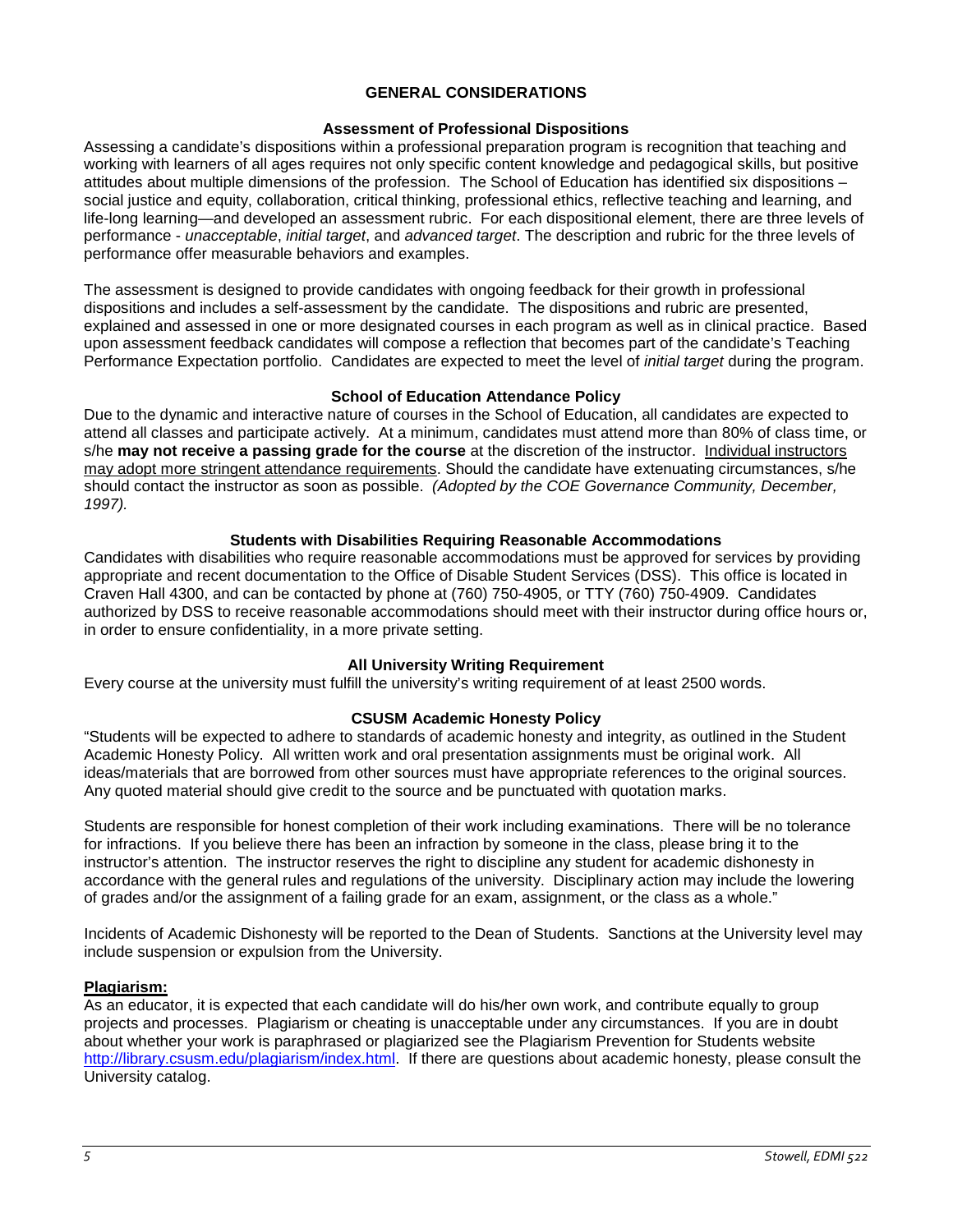# **Use of Technology**

<span id="page-5-0"></span>Candidates are expected to demonstrate competency in the use of various forms of technology (i.e. word processing, electronic mail, Moodle, use of the Internet, and/or multimedia presentations). Specific requirements for course assignments with regard to technology are at the discretion of the instructor. Keep a digital copy of all assignments for use in your teaching portfolio. All assignments will be submitted online, and some will be submitted in hard copy as well. Details will be given in class.

### **Electronic Communication Protocol**

<span id="page-5-1"></span>Electronic correspondence is a part of your professional interactions. If you need to contact the instructor, e-mail is often the easiest way to do so. It is my intention to respond to all received e-mails in a timely manner. Please be reminded that e-mail and on-line discussions are a very specific form of communication, with their own nuances and etiquette. For instance, electronic messages sent in all upper case (or lower case) letters, major typos, or slang, often communicate more than the sender originally intended. With that said, please be mindful of all e-mail and on-line discussion messages you send to your colleagues, to faculty members in the School of Education, or to persons within the greater educational community. All electronic messages should be crafted with professionalism and care.

Things to consider:

- Would I say in person what this electronic message specifically says?
- How could this message be misconstrued?
- Does this message represent my highest self?
- Am I sending this electronic message to avoid a face-to-face conversation?

<span id="page-5-2"></span>In addition, if there is ever a concern with an electronic message sent to you, please talk with the author in person in order to correct any confusion.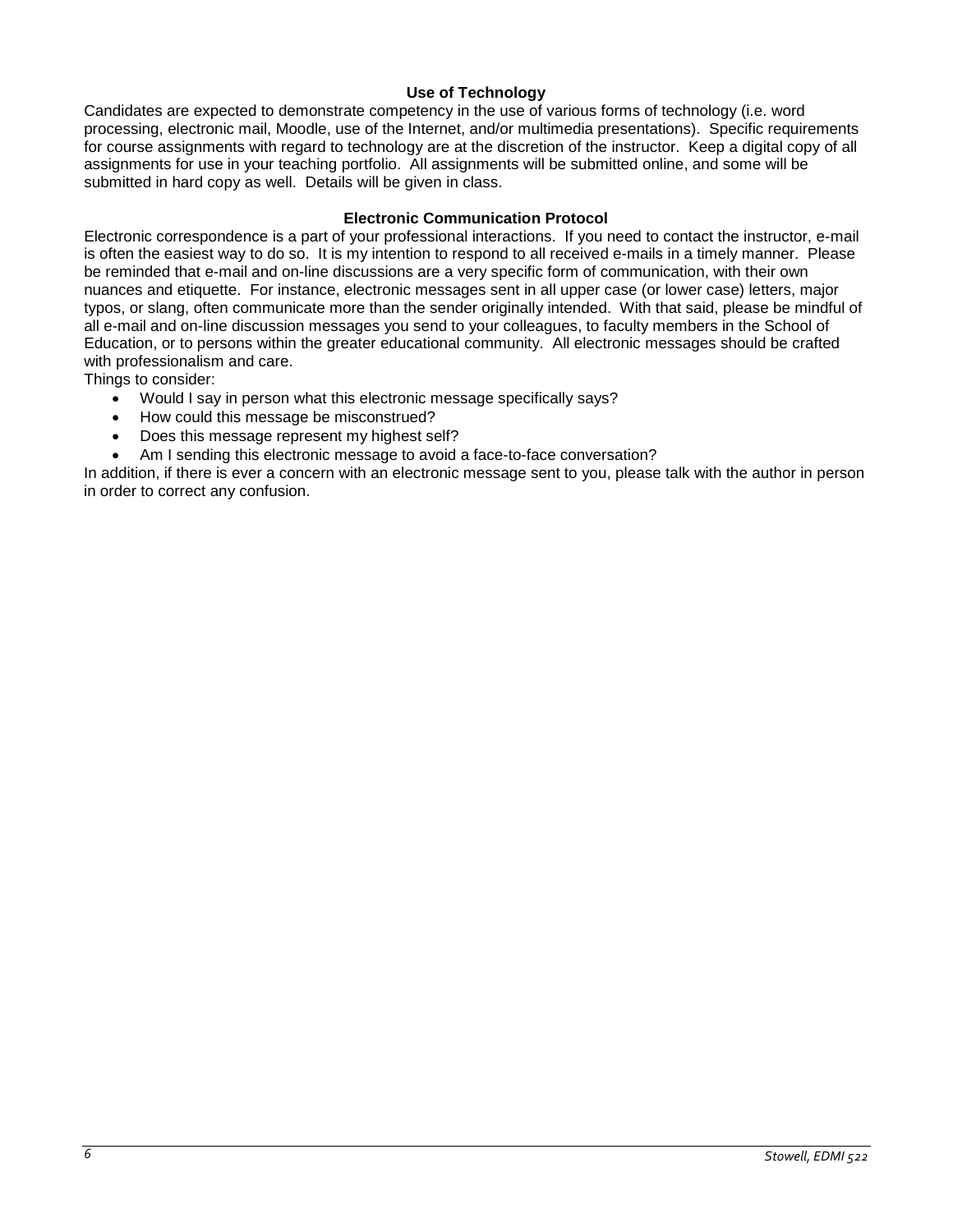# **Course Requirements and Grading Standards**

# <span id="page-6-0"></span>**Assignments:**

**Reading reflections (35pts.)**: It is expected that everyone will understand all the readings and will come to class prepared to discuss them. Write at least 3 comments or questions from the readings for that session. **Do not summarize**. Please give thoughtful reactions, responses, and reflections. If the readings are from more than one book, try to comment on more than one book. We will use these as the basis of our discussion at the beginning of some classes. I will collect them at the beginning of each session and they should show that you have done the reading. You do not have to write comment cards for the young adolescent literature. If a reading is repeated, do not comment on it again. **You have 3 free passes!**

# **Writing Strategy Lesson Plan (15 points)**

You will write and present a writing strategy lesson plan for a small group or whole class activity that takes into account the needs of your students. They can be mini-lessons, direct instruction, inquiry, or any format you choose. This is also an opportunity to try a writing-in-the-content-areas lesson. Make your lesson active, interesting, fun and meaningful. The lesson should be about a writing **strategy**, not, for example, a whole long unit on how to write a story. Write a lesson about aspects of writing the story (or whatever genre you choose), the elements of writing, like how to develop character or setting. The biggest mistake student teaches (and some teachers) make is thinking teaching writing is making an assignment and then grading it. That's not teaching students HOW to write. Another common mistake is teaching grammar and surface features, like comma use and then practicing it on sentences. That's test prep, not really teaching writing. Grammar needs to be taught in the context of writing. Examples of possible strategies include:

How to begin a piece of writing Writing an engaging opening Narrowing or expanding topics Using a piece of literature as a model for writing Paragraphing within a piece of writing Developing characters Developing a central idea Organizational structure for a particular kind of writing (compare/contrast, persuasion, etc.) Monitoring writing to see if it makes sense Editing writing Determining if sources/evidence is credible Making transitions between paragraphs Using graphic organizers to plan and or organize writing Using active verbs Sentence variety or interesting sentence structure Peer response – teaching students how to provide effective feedback Strategies specific to a particular domain (like informative, argument, etc.) Writing in science, social studies, math, art, music, P.E.

*Keep in mind when writing your lesson*: What is the purpose of your lesson? How does it relate to real writing? What are your learning goals? How are they aligned with the CA Reading/Language Arts standards (check the Reading/Language Arts framework for CA public schools. Also check the new Common Core Standards)? How will you present the lesson (instructional strategies, resource materials, time frame)? How will you group students for the lesson? How will you assess your students? What accommodations will you provide for students who need additional help?

*Important*: Your lesson must address the needs of mainstream students, as well as make provisions for second language learners, students presenting difficulty, and accelerated students. How are you going to work with students who are having difficulty? How will you scaffold second language learners' learning during the lesson? How will your lesson provide enrichment for accelerated students? Will you meet with students individually or in a small group while other students work independently?

**Post your lesson in the moodle before you demonstrate your lesson.**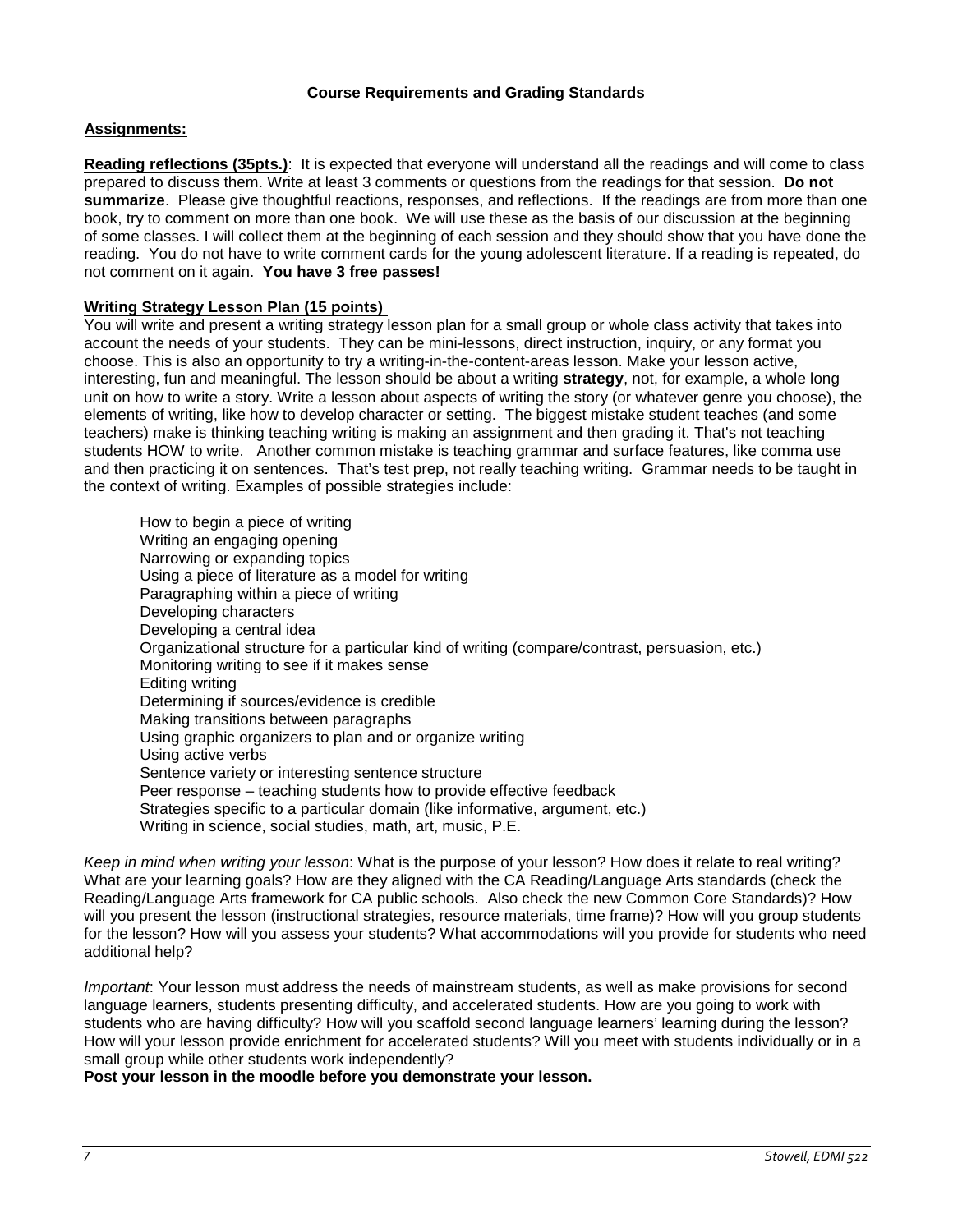**Recommended sites for literacy lessons (**in no particular order): There are many websites with lesson plans. The following are some of my favorites. You don't have to use these. I'm just trying to save you some time. There are many more out there, just be aware of who sponsors the site and what the sponsor might be trying to sell you or what their philosophical orientation might be.

- 1. **Readwritethink**: Co-sponsored by NCTE and IRA the two premier literacy professional organizations: http://www.readwritethink.org/
- 2. **Teaching that makes sense**: www.ttms.org
- 3. **Two writing teachers:** http://twowritingteachers.wordpress.com
- 4. **Achieve the Core**: <http://www.achievethecore.org/>When you get there click on ELA/Literacy at the top but notice that math lessons are also available.
- 5. **Teaching Channel**: [https://www.teachingchannel.org](https://www.teachingchannel.org/) Tons of great videos of good Common Core lessons
- 6. **Scholastic**: http://www2.scholastic.com/browse/home.jsp
- 7. **Kathy Schrock**: Educator who vetted and compiled an impressive list of resources for teachers. She was one of the first to post a website of resources for educators on the web: http://school.discoveryeducation.com/schrockguide/
- 8. **National Council of Teachers of English**: www.ncte.org. While you are there join the Ning: http://ncte2008.ning.com/
- 9. **International Reading Association**:<http://www.reading.org/General/Default.aspx>
- 10. **Science and literacy**: http://www.scienceandliteracy.org
- 11. **National Writing Project**: www.nwp.org
- 12. **Writing Fix**: Sponsored by the Northern Nevada Writing Project:<http://writingfix.com/>
- 13. **Always write:** Corbett Harrison, creator of Writing Fix's website created his own site with many of the Writing Fix resources and more: http://corbettharrison.com
- 14. **University of Connecticut site:** A great resource for finding other good resources: <http://www.literacy.uconn.edu/teachers.htm>
- 15. **Reading Quest:** A great site full of comprehension strategies for all content areas: **<http://www.readingquest.org/strat/>**
- 16. **Web English Teacher:** <http://webenglishteacher.com/>
- 17. **Shmoop: Resources for teachers**:<http://www.shmoop.com/> (Some free, some you have to pay for)
- 18. **Digital Writing** : http://digitalis.nwp.org
- 19. **Ted Ed**: Teacher created lessons using TED videos: [http://ed.ted.com](http://ed.ted.com/)

# **Digital Writing Portfolio (25 points)**

We will be doing several pieces of different kinds of writing primarily in class. You will keep all drafts in a digital folder. Not every piece will be finished, but at least one or more will be completed. You will write a reflection about your portfolio and your writing process. Your reflection will identify which pieces you think are your best writing and which pieces illustrate learning about writing. When you reflect upon your process please address the following questions: How did you get started? What was it like writing the first draft? What was difficult for you? What was easy? What kinds of decisions did you have to make in the writing? Did you consider an audience when you were writing? Who was your audience? Especially respond to: What did you learn about fostering student's writing. DO NOT BEGIN THIS ASSIGNMENT UNTIL IT IS DISCUSSED IN CLASS! **Final reflection and portfolio due: March 7**

# **Case Study (65 points) DUE: March 24**

Choose a student at your school site who struggles with reading and writing (the teachers will help identify students). Choose a student who is reading at least at a first grade level. Identify a student as quickly as possible after starting your observation. Ask your master teacher for a good candidate. Prepare a reading and writing case study on this student:

Important: Take notes as you work with your student. Include your anecdotal notes in the final appendix. (for example, your student's behavior during the activity, reactions to the activity, comments, etc.) in your analysis of the student and in your design of an appropriate instructional plan. Record all the student's oral responses. Don't try to assess the child in only one day. If you think the child is getting tired, stop the assessment for the day and pick up another day. An important part of the assessment is developing a rapport with the child in which s/he is comfortable to fully participate.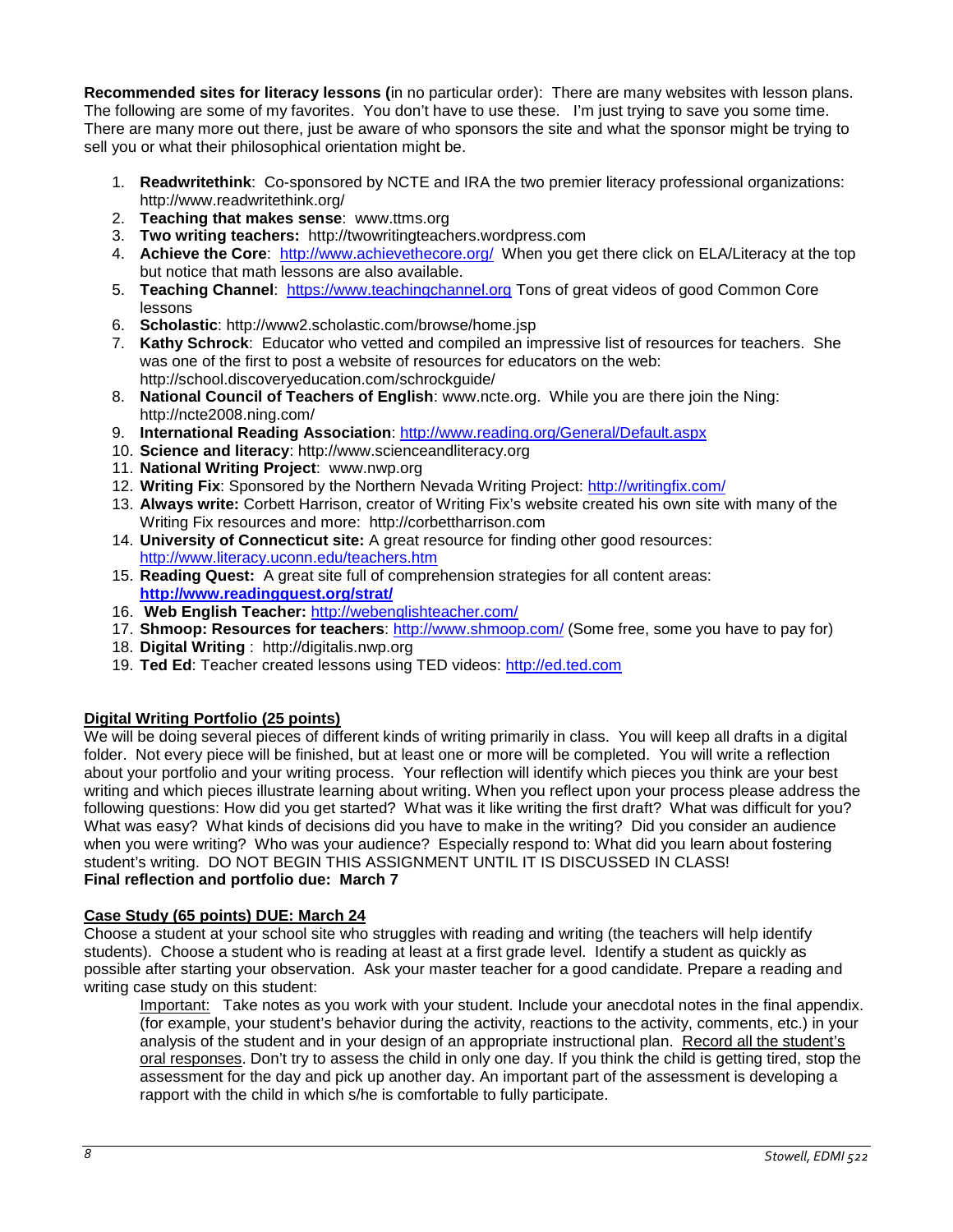Your case study will include:

1. Learning about your student: This section includes the students age, grade level, interests, ethnic and linguistic background, etc. Select 3 students, however, you are only going to be working with one student. The other two will be backups- just in case students move or change schools.

Conduct a reading interview: Use an attitude survey. Surveys are included with this assignment. Summarize the interview and include the original responses in an appendix.

3. Reading assessment: Summarize the information gained from a Informal Reading Inventory and include the original data in an appendix. Insert the following chart at the appropriate place:

| Independent | Instructional | Frustration |
|-------------|---------------|-------------|
| Grade level | Grade level   | Grade level |

Word list. Use the graded word lists to ascertain the level at which you will have your student begin to read the reading passage. Start at 2 to 3 grade levels below your student's grade level placement. Miscue Analysis. Use an expository and narrative text. Record the student reading to be able to conduct the analysis.

Recording and Analysis. Listen to the tape. Record the miscues on a piece of paper containing a duplication of the reading selection. Use the *Johns* to record and analyze the miscues. Analyze the miscues made by your student using what you know about this student. What cues did your student use to make meaning? What are the strengths of your student? Use the analysis sheets in the John's and transfer that information to the assessment grid provided to record data about your student. Write your analysis in a clear manner. As you write your analysis, consider your original reading interview and consider how the answers given by the student during the interview connect to the miscues. Also consider the quality of the retelling and how you think that is related to the miscues.

Retelling. Before your student reads the expository or narrative text, be sure to tell him/her that you will be asking him/her to retell the story. Ask the comprehension questions as listed in the John's IRI. Also use the criteria provided in the John's to analyze the student's retelling.

- 5. Recommendations: based on the information you have gathered about the student, discuss his or her strengths (very important - what can he or she do) and weaknesses: what does this student need to work on. Make specific instructional recommendations for how a teacher could work with this student in the future. You might also make recommendations for the student and parents: what can the student do on his or her own that is not dependent on the teacher.
- 6. Instructional Plan: Design an instructional plan for your student. You are the teacher. Knowing what you know about your student as a result of assessment, what areas would an appropriate instructional plan focus on? Why? Refer to the standards in the reading/language Arts Framework for CA Public Schools for your child's grade level to guide you as you design the intervention plan.
- 7. Reflection: Based on your classroom observations of reading and writing as well as on what you learned in the assessment process and intervention process, what would you do differently or try differently? What other scaffolds or strategies would you use? How would you use them? What other interventions would you try? What would your next steps in assessment be?
- 8. Appendix: Include the reading and writing interviews, the John's forms, writing samples, and writing rubric.

**Bring the data that you have to class March 14 and we will troubleshoot, and analyze your data. If you need more time with your student, please contact me. For every day late after March 24, 5 points will be automatically deducted.**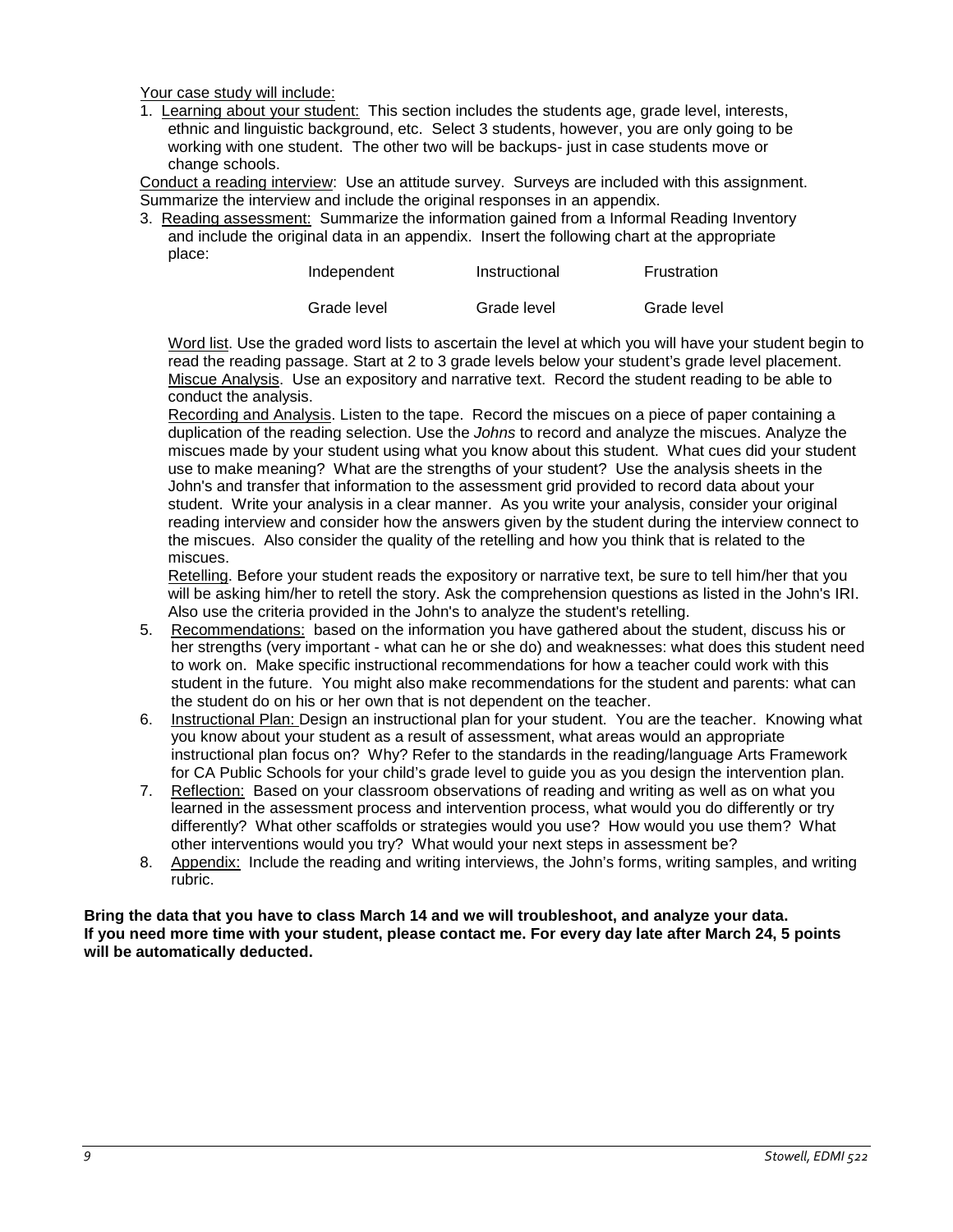#### <span id="page-9-0"></span>**CALIFORNIA STATE UNIVERSITY SAN MARCOS**

### **CONSENT TO PARTICIPATE IN RESEARCH**

Dear Parents/Caretakers,

, a student teacher at California State University San Marcos, is enrolled this semester in a course that prepares our college students to assess their students' literacy levels and then design appropriate instruction that best addresses the needs of their students. One of the assignments for this class is a case study, which analyzes the literacy and learning practices of a student they are teaching. We are requesting permission to interview and observe your child for this purpose. The CSUSM student teacher will ask questions about the student's experiences with school and literacy and will evaluate the student's reading and writing skills. Reading will assessed by having the student read selected passages and answering comprehension questions. The CSUSM student teacher is not a reading or writing specialist and is not prepared to diagnose a student's difficulties. They will only gather information and look for patterns and areas of significance that can help them to be better teachers of students at the high school level.

There are no risks in this research greater than those involved in everyday classroom practices and assessment. The potential benefits to your child are that he/she gets individual attention and could receive helpful feedback for continued literacy development. Your participation will also help the teacher to better understand individual student needs and how to best teach to those needs.

Participation in this study is voluntary, and your child may withdraw from the study at any time without penalty. If your child does not participate in this study, his/her performance and grades at school will not be affected in any way. All identification from the data gathered will be blacked out so that your child will not be identifiable in the written analysis. All information gathered in this case study can be made available to you upon request. If you have further questions, please contact (instructor's name) at CSUSM (instructor's phone). This study has been approved by the Cal State San Marcos Institutional Review Board. Questions about your rights as a research participant should be directed to the Chair of the Board at (760) 750-8820. You will be given a copy of this form to keep for your records.

Check one:

\_\_\_\_\_I agree to participate in this research study. The experimenter has answered my questions. I do not agree to participate in this research study.

\_\_\_\_\_\_\_\_\_\_\_\_\_\_\_\_\_\_\_\_\_\_\_\_\_\_\_\_\_\_\_\_\_\_\_\_\_\_\_\_\_\_\_\_\_\_\_\_\_\_\_\_\_\_\_\_\_\_\_\_\_\_\_\_\_\_\_\_\_\_\_\_\_\_ Participant's name (printed) Participant's signature

\_\_\_\_\_\_\_\_\_\_\_\_\_\_\_\_\_\_\_\_\_\_\_\_\_\_\_\_\_\_\_\_\_\_\_\_ \_\_\_\_\_\_\_\_\_\_\_\_\_\_\_\_\_\_\_\_\_\_\_\_\_\_\_\_\_\_\_ Parent/Legal Guardian's signature Date

\_\_\_\_\_\_\_\_\_\_\_\_\_\_\_\_\_\_\_\_\_\_\_\_\_\_\_\_\_\_\_\_\_\_\_\_

Researcher's Signature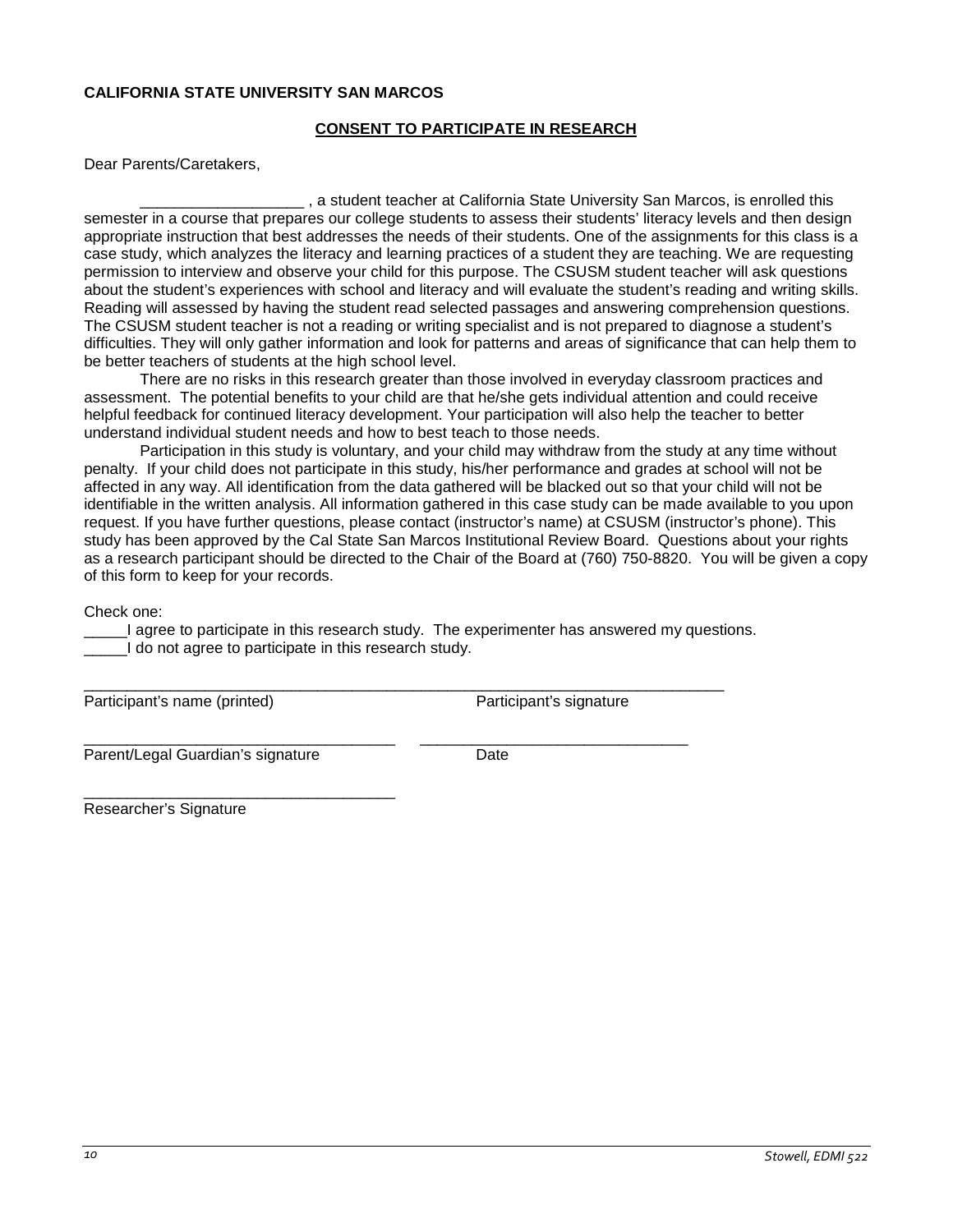#### **CALIFORNIA STATE UNIVERSITY SAN MARCOS**

#### **PERMISO**

Estimados Padres o Encargada/o:

es un estudiante de la Facultad de Pedagogía en la Universidad Estatal de San Marcos que cursa estudios para convertirse en maestra/o. Actualmente dicho estudiante está matriculada/o en un curso que prepara a futuros maestros en el campo de la evaluación. Parte de esta preparación incluye el evaluar a los niños en el proceso de la lecto-escritura. Uno de los trabajos que tienen que completar para recibir su título de maestro es de analizar las destrezas de lecto-escritura de los niños. Es por esta razón que usted recibe esta carta en la cual se solicita su permiso para que su hija/o pueda participar en esta actividad.

Nuestro estudiante universitatrio le hará preguntas a su hija/o con respecto a las experiencias que ha tenido su hija/o en la lectura y escritura, y evaluará estas destrezas. Para evaluar la lectura, su hija/o tendrá que leer un pasaje de un cuento y contestar algunas preguntas. Para evaluar la escritura, su hija/o tendrá que escribir un párrafo acerca de un tópico que le interese. El estudiante universitario no es especialista en lecto-escritura, solo recopilará datos que usará para analizar el nivel de aprendizaje de un niño. De esta manera, el estudiante universitario podrá aumentar su capacidad para entender mejor las necesidades en la lectoescritura de los estudiantes.

En este studio no hay ningún riesgo previsible para su hija/o. Los beneficios de dicha evaluación podrían incluír ayuda especial para que su hija/o mejore su capacidad académica en la lecto-escritura. Su participación también podría ayudar a la maestra/o de su hija/o a entender mejor las necesidades en la lecto-escritura de los estudiantes.

La participación en este proyecto es completamente voluntaria, de tal manera que su hija/o podrá dejar de participar cuando quiera, sin ninguna consecuencia negativa. Su decisión de permitir o impedir que su hija/o participe no ejercerá ninguna influencia en sus calificaciones, el trato que recibe, o cualquier otro aspecto de su proceso escolar. Para asegurar confidencialidad total, todos los nombres de los estudiantes serán eliminados. La información recopilada estará a su disposición si desea verla. Si tiene preguntas o desea mayor información acerca de este estudio, por favor comuníquese con [instructor's name] en la Universidad Estatal de San Marcos, [instructor's phone number]. Este proyecto ha sido aprobado por la Junta Directiva Institucional (un comité universitario de protección a participantes en proyectos de investigación). Si tiene preguntas acerca de sus derechos como participante en esta investigación, puede dirigírselas al Presidente de la Junta Directiva, (760) 750-8820.

Se le otorgará una copia de este formulario.

Por favor marque uno:

Doy permiso de que mi hija/o, participe en el estudio. Todas mis preguntas con respecto al estudio han sido contestadas.

\_\_\_\_\_\_\_\_\_\_\_\_\_\_\_\_\_\_\_\_\_\_\_\_\_\_\_\_\_\_\_\_\_\_\_\_\_\_\_\_\_\_\_\_\_\_\_\_\_\_\_\_\_\_\_\_\_\_\_\_\_\_\_\_\_

\_\_\_\_\_\_\_\_\_\_\_\_\_\_\_\_\_\_\_\_\_\_\_\_\_\_\_\_\_\_\_\_\_\_\_\_\_\_\_\_\_\_\_\_\_\_\_\_\_\_\_\_\_\_\_\_\_\_\_\_\_\_\_\_\_

No doy permiso de que mi hija/o participle en el estudio.

\_\_\_\_\_\_\_\_\_\_\_\_\_\_\_\_\_\_\_\_\_\_\_\_\_\_\_\_\_\_\_\_\_\_\_\_\_\_\_\_\_\_\_\_\_\_\_\_\_\_\_\_\_\_\_\_\_\_\_\_\_\_\_\_\_ Nombre del participante (EN LETRA DE MOLDE)

Firma del participante

\_\_\_\_\_\_\_\_\_\_\_\_\_\_\_\_\_\_\_\_\_\_\_\_\_\_\_\_\_\_\_\_\_\_\_\_\_\_\_\_\_\_\_\_\_\_\_\_\_\_\_\_\_\_\_\_\_\_\_\_\_\_\_\_\_ Firma del padre o encargada/o Fecha

Firma de la (del) investigador/a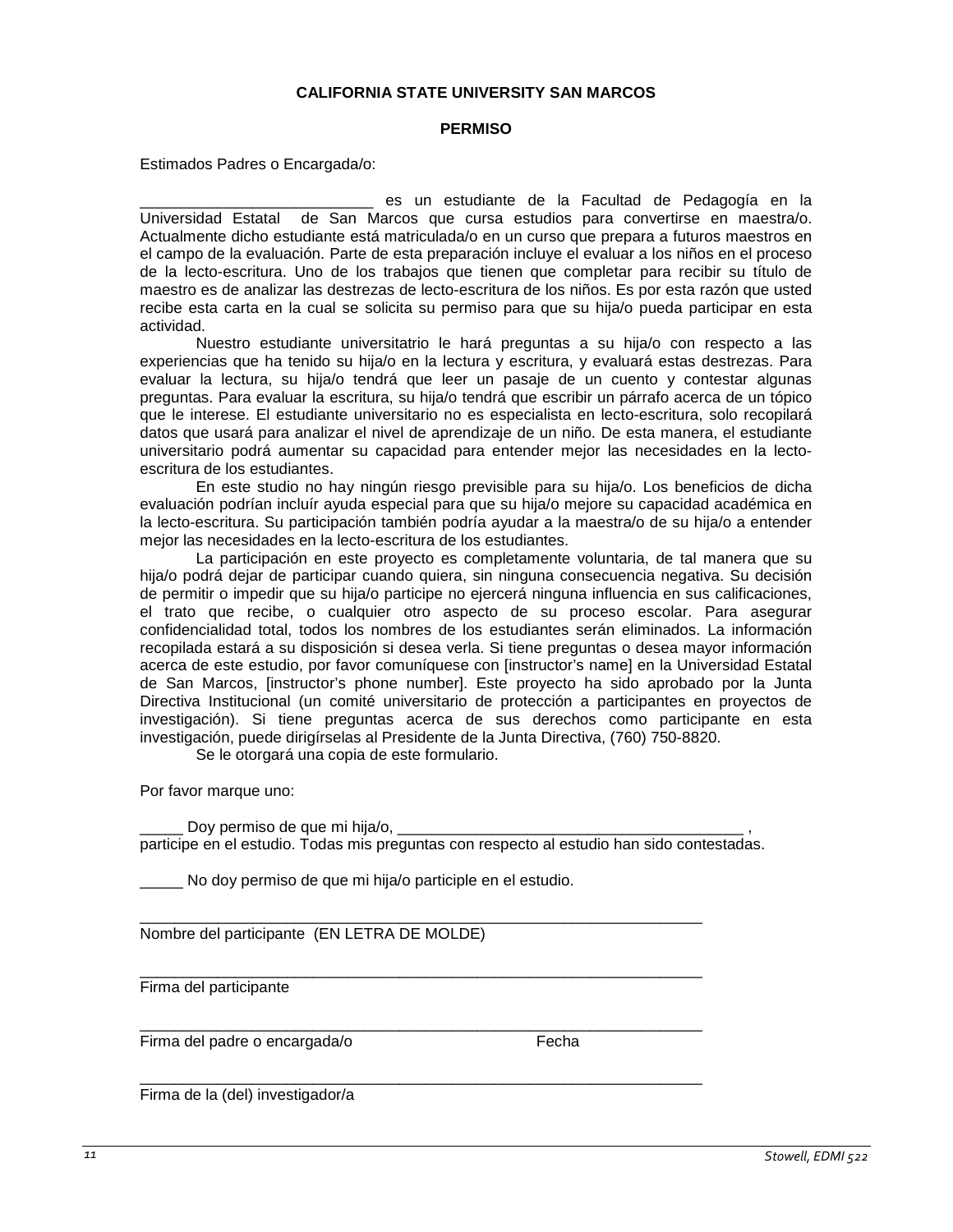### EDMI 522 - Literacy Education **Reading and Writing Interview – Guiding Questions**

<span id="page-11-0"></span>

| What are you learning to do in reading? [writing]                                                                                    |
|--------------------------------------------------------------------------------------------------------------------------------------|
| How are you learning it? Who is helping you?                                                                                         |
| What is easy about reading, what's hard? [writing]                                                                                   |
| What do you do before you start to read? [write]                                                                                     |
| While you are reading, if you come to a word that you don't understand or don't know, you<br>_____________________________ [writing] |
| How can you tell when someone is a good reader? [writer]                                                                             |
| <u>_____________</u> is a good reader because ___________________                                                                    |
| Do you think ______ ever comes to a word that s/he doesn't know?                                                                     |
| If _______ comes to word s/he doesn't know, what do you think _____ does?                                                            |
| What would your teacher do to help someone who doesn't know a word while s/he is reading? [writing]                                  |

What do you do to help yourself understand and/or remember a story after you have read it?

Do you think that you are a good reader? [writer] Why or why not?

What would you like to learn to do next as a reader? [writer] How do you think you will learn it? (will someone help you?)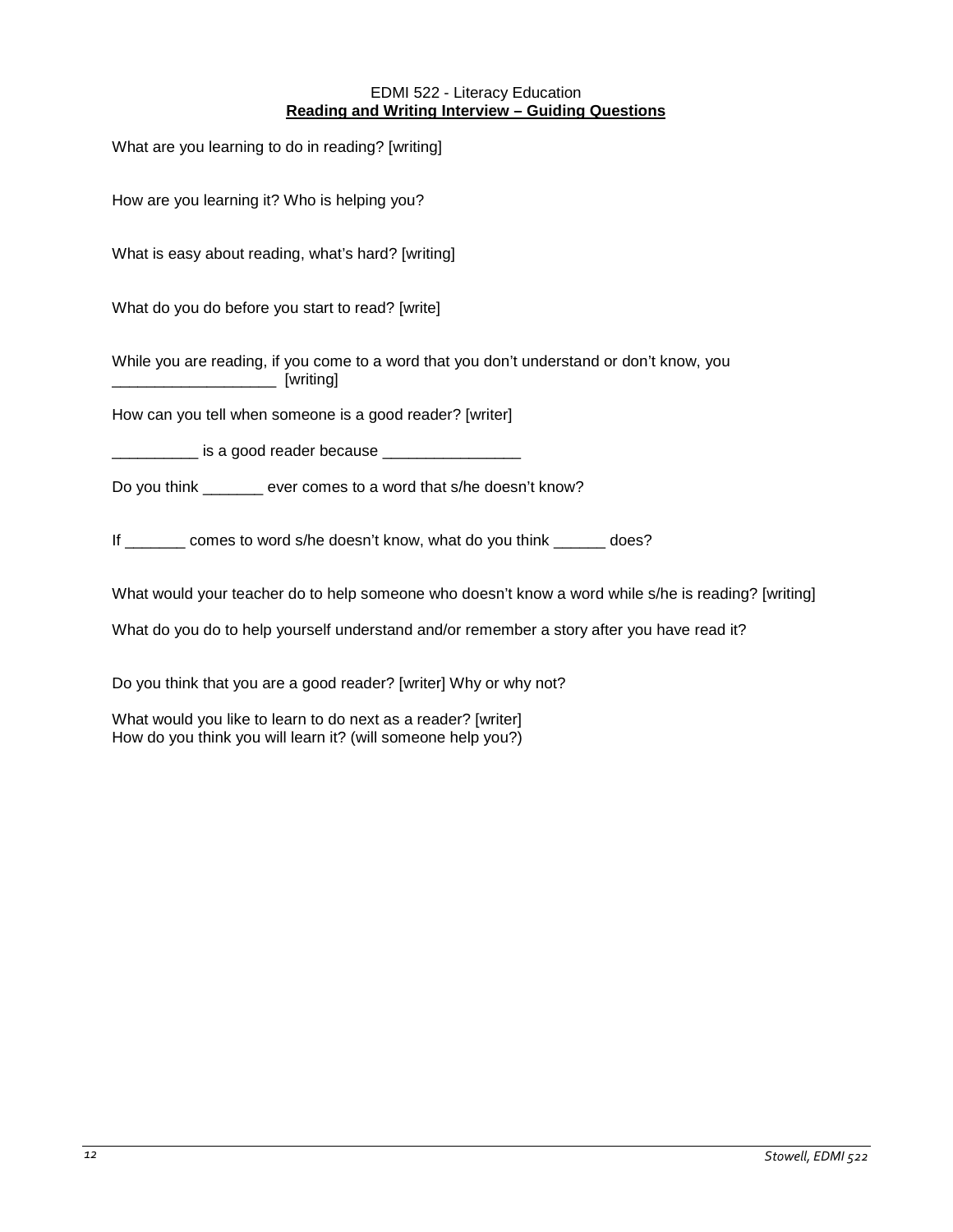### EDMS 522 - Literacy Education Reading and Writing Interview – Guiding Questions **(**Spanish)

¿Que estas aprendiendo hace en la lectura? En la escritura? ¿Como estas aprendiendo? ¿Quien te ayuda? ¿Que es fácil acerca de la lectura? (Escritura?) ¿Que es dificil acerca de la lectura? (Escritura?) ¿Que haces antes de empieza a leer? ¿Que haces antes de empieza a escribir? ¿Cuando lees, si llegas a una palabra que no entiende o no sabes, tu ¿Como sabes cuando alguien es un buen lector? (Escritor?) Es un buen lector porque

¿Piensas que \_\_\_\_\_\_\_\_\_\_\_\_\_\_\_\_\_\_\_\_\_\_\_\_\_\_\_\_\_\_\_\_ encuentra una palabra que no entiende/sabe?

¿Si encuentra una palabra que no sabe o entiende que piensa que hace?

¿Que haría tu maestro/a para ayudar a alguien que no sabe una palabra mientras ella o el lee?

¿Que haces para ayudarte a ti mismo/a para comprender o recordar un cuento despues que lo has leído?

¿Piensas que eres un buen lector/escritor? ¿Porque o porque no?

¿Que te gustaría aprende como lector? (Escritor?) ¿Como piensas que lo aprenderas? ¿Te ayudara alguien ?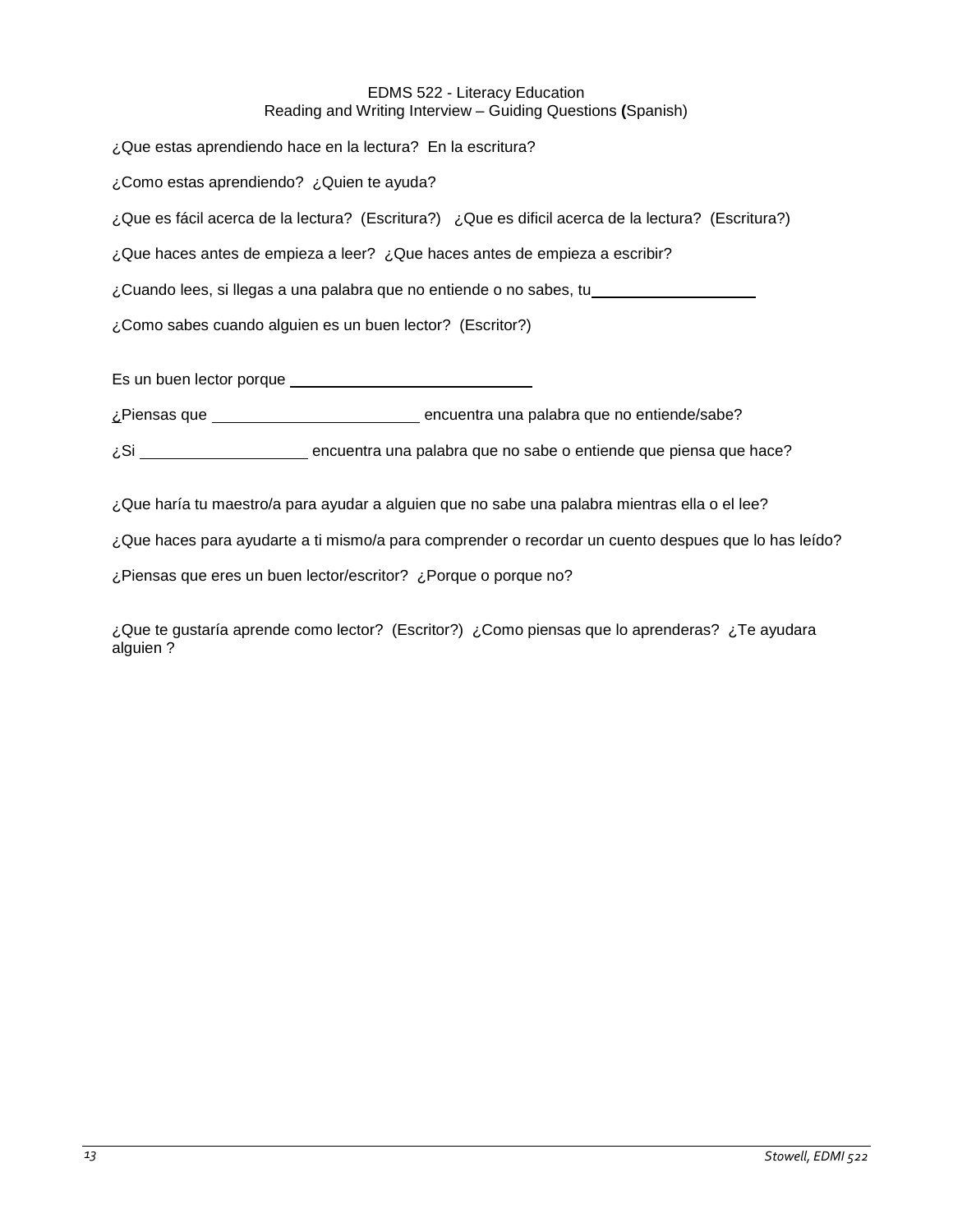

*Laurie Stowell, Ph.D. Professor of Education Director, San Marcos Writing Project California State University San Marcos San Marcos, California 92096-0001 USA Tel: 760-750-4286 Fax: 760-750-3352 Email: [lstowell@csusm.edu](mailto:lstowell@csusm.edu)*

January 21, 2014

Dear Teachers,

A very important literacy component of the credential program is understanding reading and writing processes. Credential students are asked to take a very close look at one student, assess their reading and writing and make recommendations to improve them. From the assessment and observations, credential students develop an instructional plan to assist that student in building on his or her strengths and work on his or her needs. The data gathering should take approximately three or four half hour sessions with the student. This assignment is important for their preparation as future teachers and also important to prepare them to pass the Reading Instructional Competence Assessment (RICA), which must be passed to receive a credential. Here is what the credential students are asked to do for this assignment:

- 1. Select a student at your site who is experiencing difficulties with reading. Discuss possible times for giving the assessments. You will need to obtain written parental permission to work with this student
- 2. Interview the student. Interview formats can be found in the case study packet. Record the answers on tape (optional). Write up the responses as part of the project.
- 3. Administer Johns' Word Test (form A). Start at 2 to 3 grade levels below the student's grade level placement.
- 4. Administer John's reading passages. Identify the student's independent, instructional and frustration levels using the reading passages in the Basic Reading Inventory. Ask the student to retell the story, and ask the comprehension questions as listed in the John's. Audiotape the student's responses (optional).
- 5. Develop an Instructional Plan based on the student's strengths and needs.

You can see a more detailed description of what needs to be done in my syllabus at <http://lynx.csusm.edu/coe/facultyStaff/Syllabus.asp> (look for EDMI 522). Any assistance you can give the students in accomplishing this important work will be appreciated.

Thank you, Laurie Stowell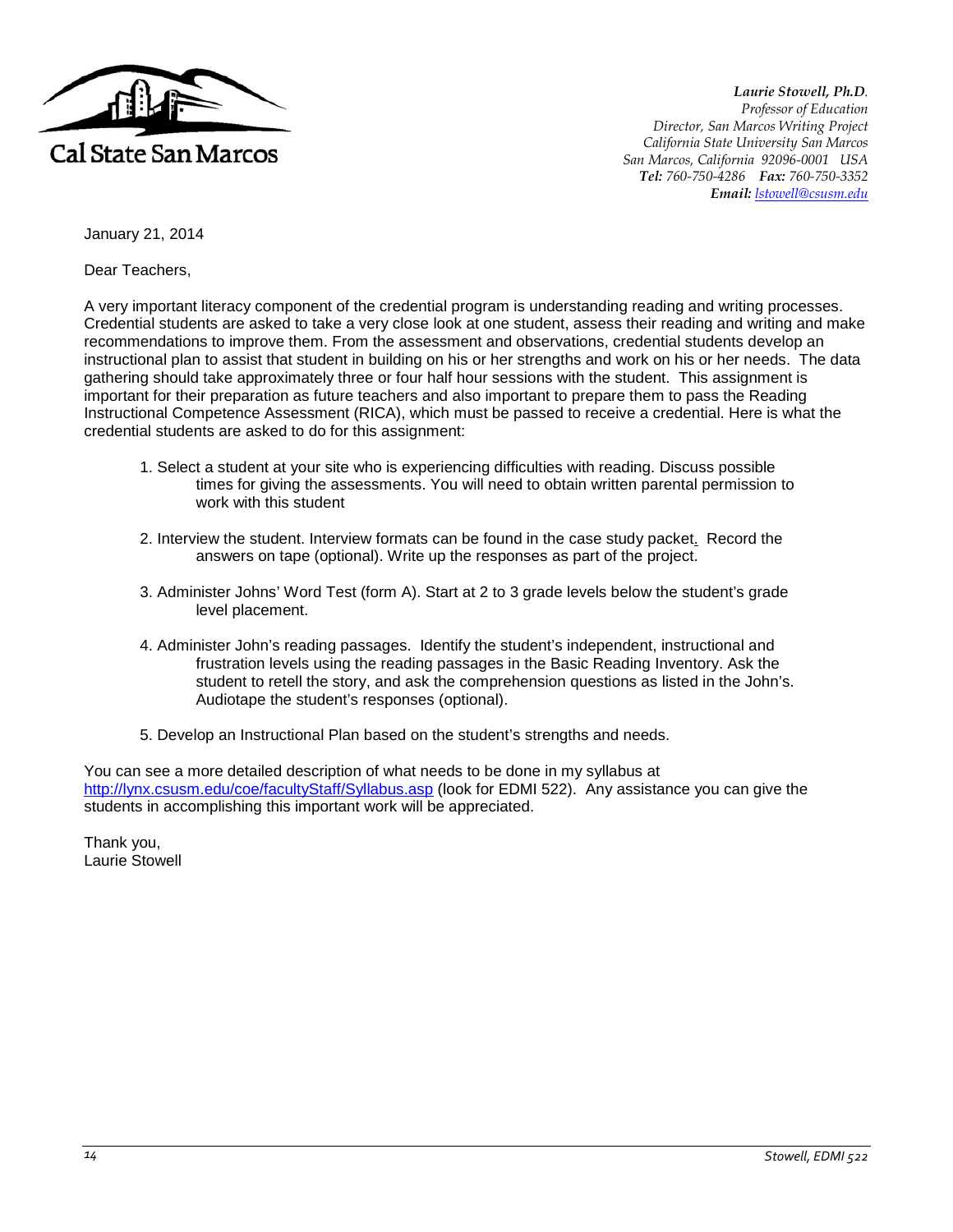- 1. \_\_\_\_\_\_\_\_\_(5pts.) Learning about your student: This section includes the students age, grade level, interests, ethnic and linguistic background, etc. It includes the results of your interview with the student. Summarize the interview and include the original responses in an appendix.
- 2. \_\_\_\_\_\_\_\_\_ (15 pts.)Reading assessment: Summarize the information gained from the Informal Reading Inventory (the word lists, passages, miscues, retells, and comprehension questions) and include the original data in an appendix.

There should be a chart with independent, instructional and frustration reading levels that is easy to find and correct

3\_\_\_\_\_\_\_\_(15 pts.)\_Recommendations: based on the information you have gathered about the student, discuss his or her strengths (very important - what can he or she do) and weaknesses: what does this student need to work on.

(20 pts.) Instructional Plan: Design an instructional plan for your student. You are the teacher. Make specific instructional recommendations for how a teacher could work with this student in the future. You might also make recommendations for the student and parents: what can the student do on his or her own that is not dependent on the teacher.

Knowing what you know about your student as a result of assessment, what areas would an appropriate instructional plan focus on? Why? Refer to the standards in the reading/language Arts Framework for CA Public Schools for your child's grade level to guide you as you design the intervention plan. Also refer to specific strategies the student needs to work on.

5\_\_\_\_\_\_\_\_(5pts.)Reflection: Based on your classroom observations of reading and writing as well as on what you learned in the assessment process and intervention process, what would you do differently or try differently? What other scaffolds or strategies would you use? How would you use them? What other interventions would you try? What would your next steps in assessment be

6\_\_\_\_\_\_\_(5pts.)\_Appendix: Include the reading and writing interviews, the John's forms, writing samples, and writing rubric.

Total \_\_\_\_\_\_\_\_\_\_\_\_(65)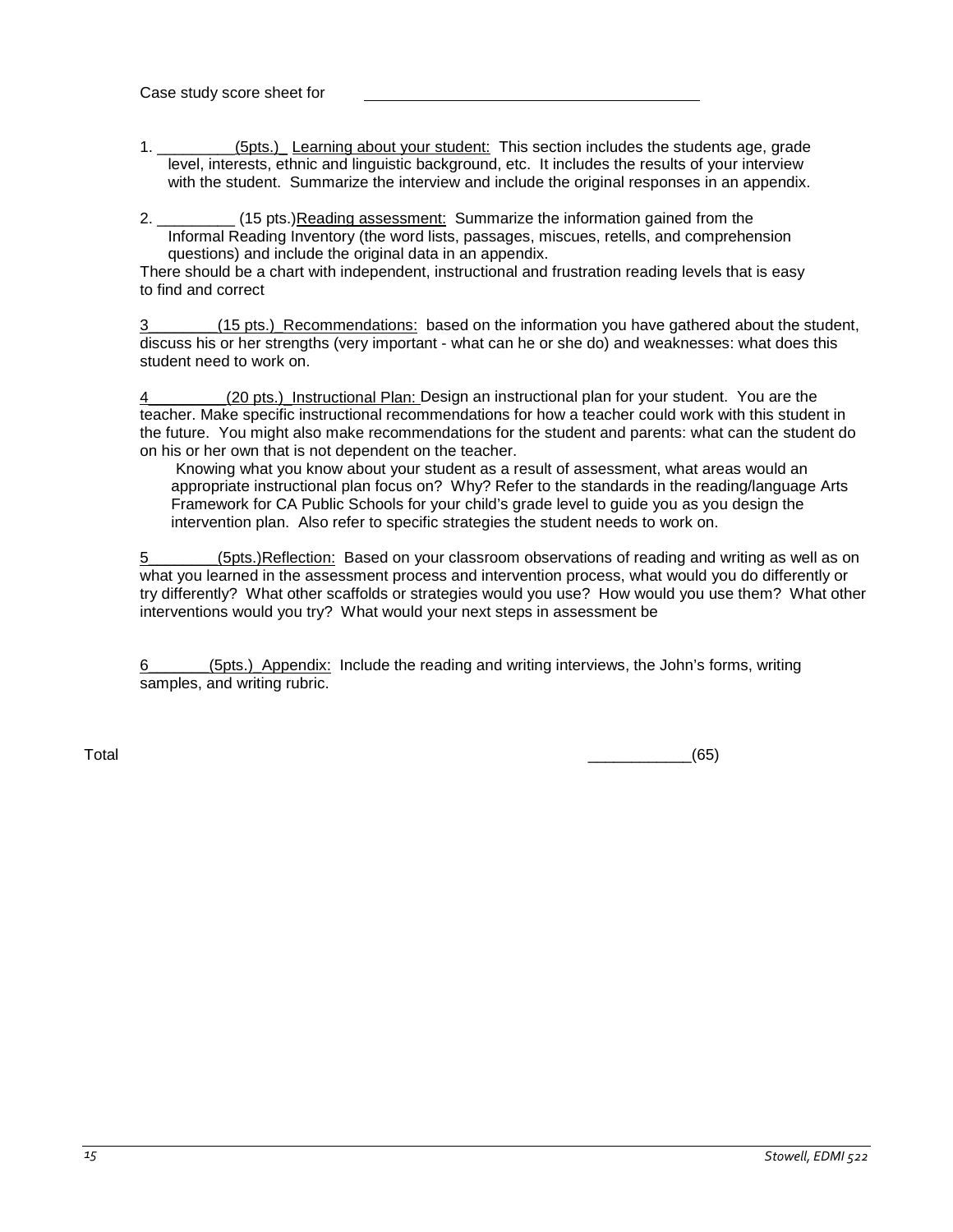# <span id="page-15-0"></span>**Grading:**

|                                     | Points    | Due                |
|-------------------------------------|-----------|--------------------|
| Reading reflections                 | 35 points | Each class session |
| Case Study                          | 65 points | March 24           |
| Digital Writing Portfolio 25 points |           | March 7            |
| Writing strategy lesson 15 points   |           | Sign up            |
| Professional disposition 10 points  |           |                    |
|                                     |           |                    |

Total 150 points

# <span id="page-15-1"></span>**COE Attendance Policy:**

Due to the dynamic and interactive nature of courses in the College of Education, all students are expected to attend all classes and participate actively. At a minimum, students must attend more than 80% of class time, or s/he may not receive a passing grade for the course at the discretion of the instructor. Individual instructors may adopt more stringent attendance requirements. Should the student have extenuating circumstances, s/he should contact the instructor as soon as possible.

A good student is one who adheres to standards of dependability and promptness. If you miss more than two class sessions or are late (or leave early) for more than three sessions, you cannot receive an A. If you miss more than three class sessions you cannot receive a B. Notification of absences does not allow students to assume they are automatically excused from class or making up missed class. Late assignments will be penalized by a 5% deduction in points for each weekday late. After two weeks, late assignments will be given a zero. If you have extraordinary circumstances in your life that will impact your assignments, please let me know. I want you to be able to stay in school and succeed. If you have any questions or concerns, please feel free to come in and speak with me about them.

# <span id="page-15-2"></span>**RICA Test Prep**

# **Home Page: [http://www.rica.nesinc.com](http://www.rica.nesinc.com/)**

**Prep Materials: http://www.rica.nesinc.com/RC\_preparation\_materials.asp** For the first semester we will complete the following content areas:

- Domain 1: Planning, Organizing, and Managing Reading Instruction
- Domain 2: Word Analysis
- Domain 3: Fluency
- Domain 4: Vocabulary, Academic Language and Background Knowledge
- Domain 5: Reading Comprehension Narrative

For the second semester we will complete these areas:

- Domain 1: Planning, Organizing, and Managing Reading Instruction
- Domain 4: Vocabulary, Academic Language and Background Knowledge
- Domain 5: Reading Comprehension Informational and content areas Relationship among reading, writing and oral language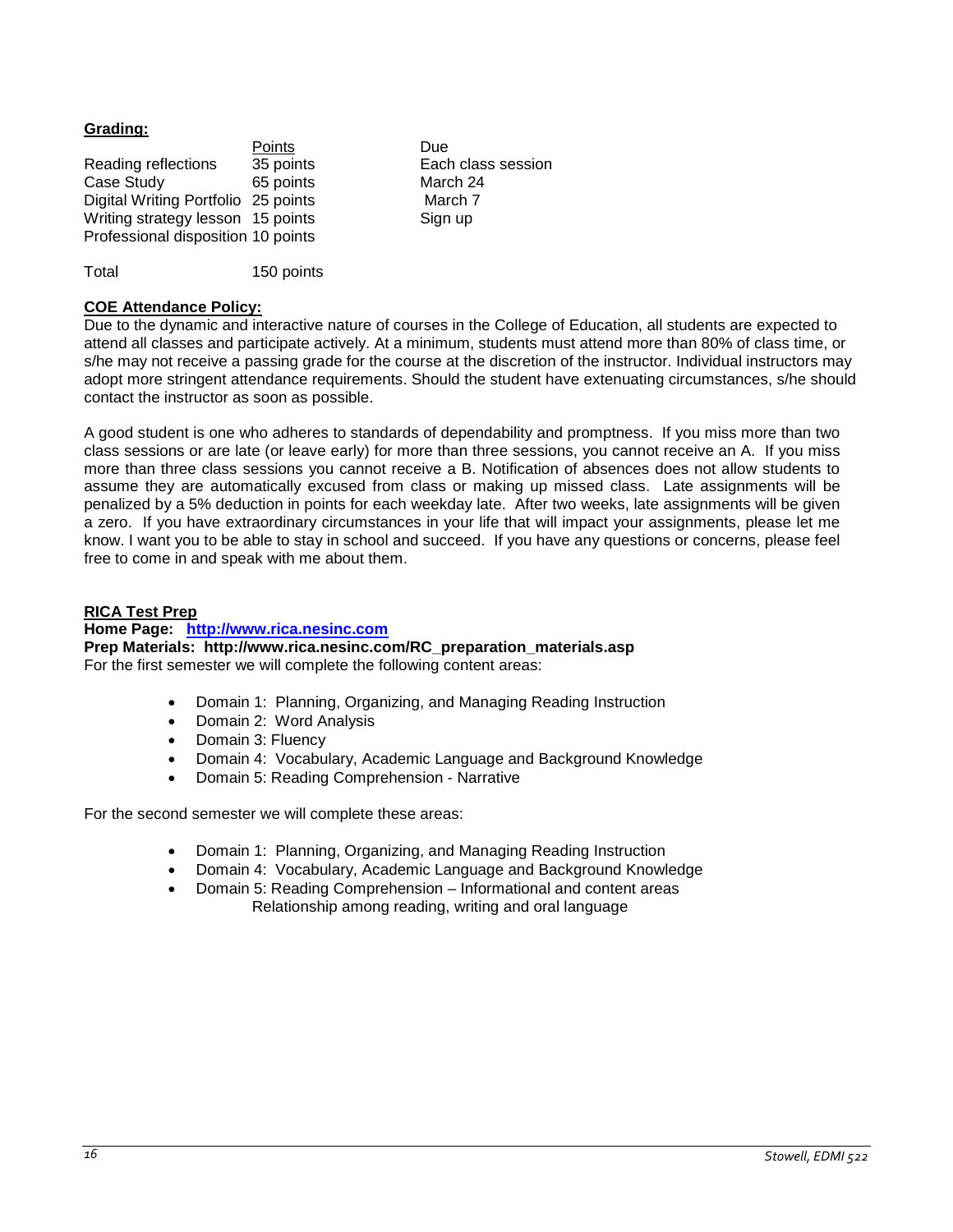Note: Besides the course readings and course work, Dr. Alice Quiocho's web site can also serve as a resource. The address is: http://public.csusm.edu/Quiocho/testing.html.

- A RICA analysis sheet including:
- (a) what this content area(s) is about (Put it in your own words  $-2$  to 4 sentences),
- (b) 2 ways of assessing this content area (include rationale), and

(c) 1 way of teaching it (description and accommodations). Describe the teaching strategy and explain how it supports reading, writing and/or language arts development. Include description of 3 accommodations minimum.

- An observation form (except for section 1).
- A technology-rich assignment that enhances your teaching and student learning.
- Lesson plans, articles, and any other resources collected within class or student teaching that would be helpful.

# <span id="page-16-0"></span>**Example 1: California Reading Initiative Reading/ Language Arts Components Grid**

| Component | <b>How to Assess</b><br>include rationale) | How to Teach It<br>(Strategies) | <b>Accommodations</b><br>(at least 3) |
|-----------|--------------------------------------------|---------------------------------|---------------------------------------|
|           |                                            |                                 |                                       |
|           |                                            |                                 |                                       |
|           |                                            |                                 |                                       |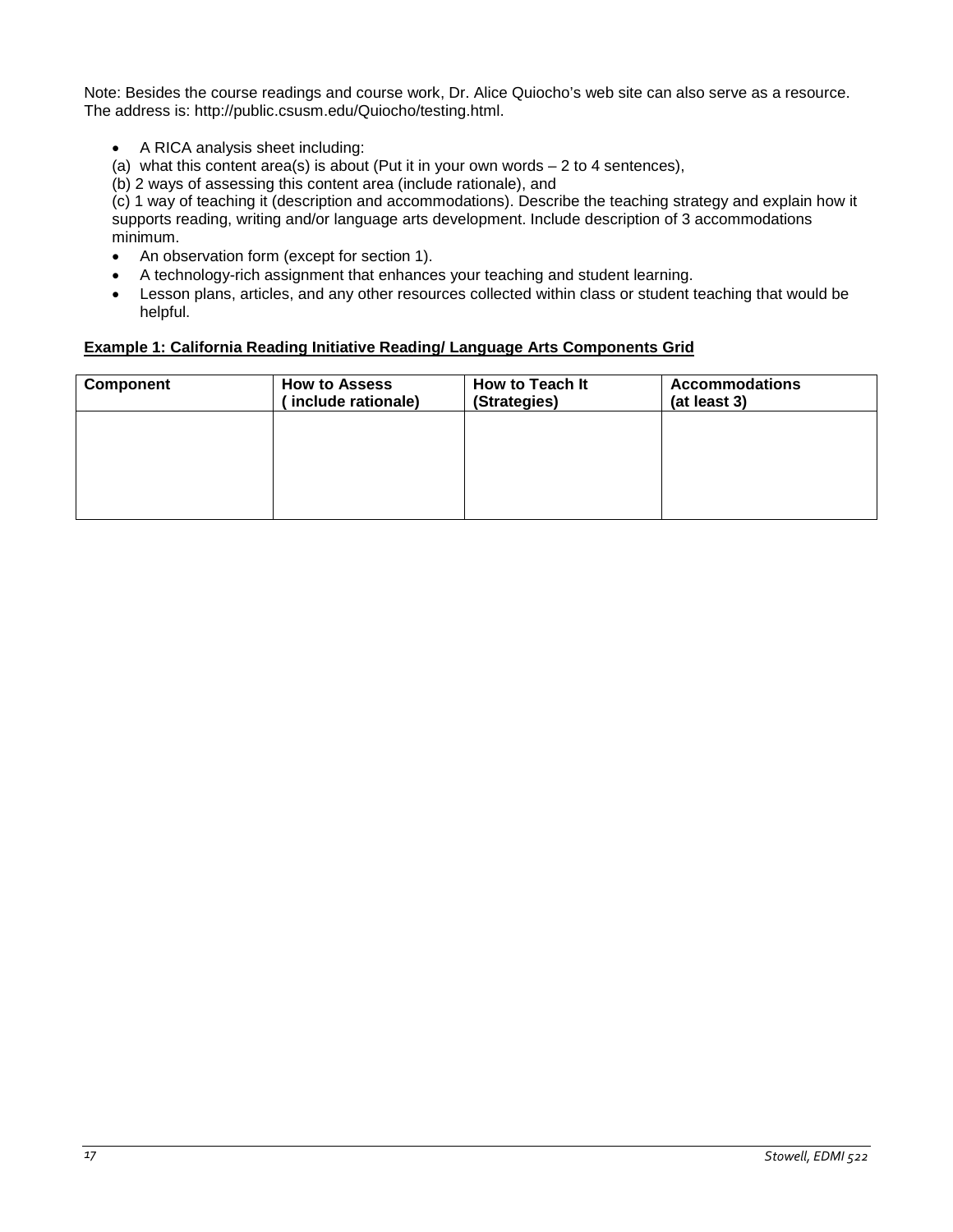# <span id="page-17-0"></span>**Example 2: RICA Analysis Sheet**

<span id="page-17-1"></span>

| Component             | <b>How to Assess</b>                                                                                                                                                                                                                                                                                                                                                                                                                                                                                                                                                                        | How to Teach it                                                                                                                                                                                                                                                                                                                                                                                                                                                                                                                                                                                                                                                               | <b>Accommodations</b>                                                                                                                                                                                                                                                                                                                                                                                                                                                                                                                                                                                                                                                                                                                                                                                                                                                                                                                                                                                                                                                                                                                                |
|-----------------------|---------------------------------------------------------------------------------------------------------------------------------------------------------------------------------------------------------------------------------------------------------------------------------------------------------------------------------------------------------------------------------------------------------------------------------------------------------------------------------------------------------------------------------------------------------------------------------------------|-------------------------------------------------------------------------------------------------------------------------------------------------------------------------------------------------------------------------------------------------------------------------------------------------------------------------------------------------------------------------------------------------------------------------------------------------------------------------------------------------------------------------------------------------------------------------------------------------------------------------------------------------------------------------------|------------------------------------------------------------------------------------------------------------------------------------------------------------------------------------------------------------------------------------------------------------------------------------------------------------------------------------------------------------------------------------------------------------------------------------------------------------------------------------------------------------------------------------------------------------------------------------------------------------------------------------------------------------------------------------------------------------------------------------------------------------------------------------------------------------------------------------------------------------------------------------------------------------------------------------------------------------------------------------------------------------------------------------------------------------------------------------------------------------------------------------------------------|
|                       |                                                                                                                                                                                                                                                                                                                                                                                                                                                                                                                                                                                             | (Strategies)                                                                                                                                                                                                                                                                                                                                                                                                                                                                                                                                                                                                                                                                  |                                                                                                                                                                                                                                                                                                                                                                                                                                                                                                                                                                                                                                                                                                                                                                                                                                                                                                                                                                                                                                                                                                                                                      |
| Phonemic<br>Awareness | Phonemic awareness is<br>assessed by finding out whether<br>or not the student is capable of<br>manipulating the language. For<br>example;<br>I would ask a student to<br>pick out the first sound or<br>last sound of a word,<br>I would ask the student to<br>$\bullet$<br>identify, pronounce and<br>blend sounds or a segment<br>of a word,<br>I would ask students to<br>$\bullet$<br>identify sentences, words,<br>or sounds to see if they are<br>aware of the structure of a<br>sentence.<br><b>Assessment Tools</b><br>1.) The Yopp-Singer Test of<br><b>Phonemic Segmentation</b> | These are strategies that can<br>be used to teach ELL and<br>non-ELL students phonetic<br>awareness,<br>Involve students in<br>$\bullet$<br>poetry, rhymes and<br>songs of all types,<br>Use a chant to clap<br>$\bullet$<br>syllables in students'<br>names,<br>Sort known objects or<br>$\bullet$<br>pictures into groups of<br>similar sounds (Realia<br>Cans),<br>Play a guessing game<br>$\bullet$<br>using picture cards and<br>help the children to put<br>together blends to make<br>their guess,<br>Sing songs that allow<br>$\bullet$<br>children to replace<br>sounds with other<br>sounds, even to make<br>nonsense words,<br>Read to your students.<br>$\bullet$ | For children with special<br>needs I would use these<br>strategies,<br>Specific skills<br>instruction alongside a<br>basal reading<br>program- This means I<br>would ask students<br>what sounds they hear<br>in certain words or<br>what word would make<br>sense in an empty<br>space within a<br>sentence. This<br>strategy would allow<br>me to assess my<br>student's progress,<br>Great children's<br>$\bullet$<br>literature books<br>including, nursery<br>rhymes, alliterative<br>books, picture books,<br>rhyming books,<br>repetitive pattern<br>books, Dr. Seuss<br>books, and alphabet<br>books with word-<br>picture formats,<br>Rhymes, chants, finger<br>$\bullet$<br>rhymes, manipulatives,<br>games, role-playing,<br>Writing journals and<br>$\bullet$<br>quick writes<br>(encourage invented<br>spelling!),<br>Provide a print rich<br>$\bullet$<br>environment including<br>the use of Word Walls,<br>Rebus activities- this<br>$\bullet$<br>activity is when you<br>replace a noun in a<br>sentence with a picture<br>of the noun. The<br>student can then<br>replace the picture with<br>an invented spelling of<br>the word. |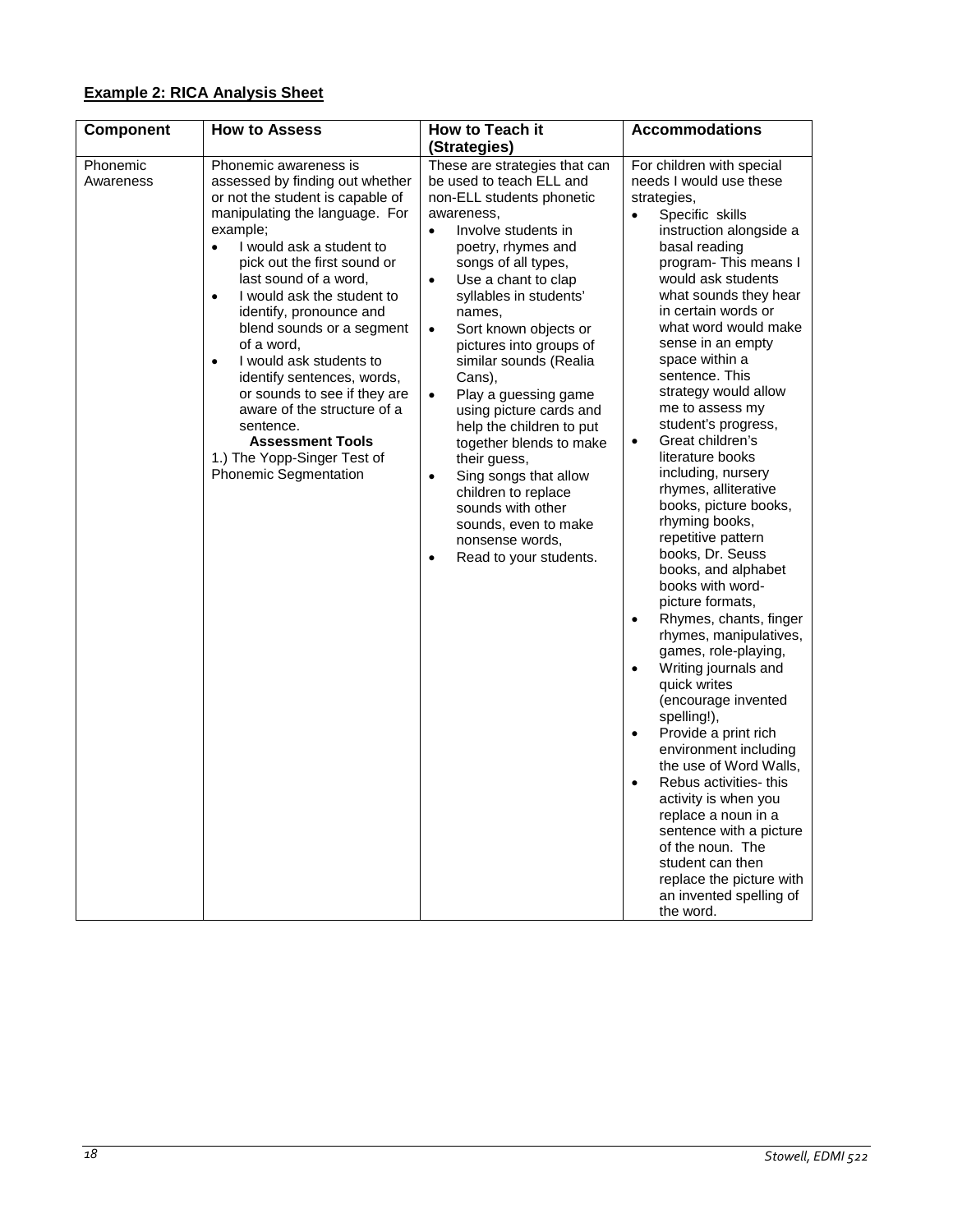#### **SCHEDULE/COURSE OUTLINE** Readings for EDMI 522

<span id="page-18-0"></span>

|             |                             | istadiiya iyi LDivii JZZ                                            |
|-------------|-----------------------------|---------------------------------------------------------------------|
| <b>Date</b> | <b>Topic</b>                | <b>Readings</b>                                                     |
| January 21  | Overview                    |                                                                     |
| am          | Overview of Common Core     |                                                                     |
| Session 1   | Standards                   |                                                                     |
|             | mid year reflection         |                                                                     |
|             |                             |                                                                     |
| January 23  | Assessment/case study       | Beers Chpt 3                                                        |
| am          | Miscue analysis             | Bring Johns book                                                    |
| Session 2   |                             | Duke, N. "Reading and writing informational texts- keys to student  |
|             |                             | success"                                                            |
| January 24  | Assessment/case study       | Beers Chpt. 3, 10                                                   |
| am          |                             | Johns chpt 1, 2, 3                                                  |
|             |                             |                                                                     |
| Session 3   |                             | Bring Johns book                                                    |
| January 30  | 6 traits and writing        | Strong, pgs. 130-141                                                |
| am          |                             | Fleischer, C. "Reading, writing & Teens" (moodle)                   |
| Session 4   |                             | "Spence, L. "Generous reading: Seeing students through their        |
|             |                             | writing" (moodle)                                                   |
| Feb. 4 am   | Writing workshop            | Strong chapts. 1, 2, 7                                              |
| Session 5   |                             | Applebee & Langer,                                                  |
|             |                             | "What's happening in the teaching of writing," (moodle)             |
|             |                             | Zumbrunn, S. & K. Krause, "Conversations with leaders: Principles   |
|             |                             | of effective writing instruction" (moodle)                          |
|             |                             | Rief, Writing - that's the real test". (moodle)                     |
|             |                             |                                                                     |
| Feb. 7 pm   | Comprehension and prior     | Beers Chpts 1.2, 6                                                  |
| Session 6   | knowledge                   | Lenters, "Resistance, struggle and the adolescent reader."          |
|             |                             | Fisher & Frey, "Text complexity and close reading" (moodle)         |
|             |                             |                                                                     |
|             |                             | Newman, S. & K. Roskos, "Helping children become more               |
|             |                             | knowledgeable through text."                                        |
|             |                             |                                                                     |
| Feb. 11 am  | <b>Teaching Common Core</b> | Strong, chpts. 3, 5                                                 |
| Session 7   | writing                     | VanDeWeghe, R. "Writing Next and the Power to teach" (moodle)       |
|             |                             | Wilhelm, J. "What must be taught about writing" (moodle)            |
|             |                             | Gerber, H. & D. Price, "Twenty-first century adolescents, Writing & |
|             |                             | the New Media: Meeting the challenge"                               |
|             |                             | DelliCarpini, "Success with ELLs"                                   |
|             |                             | Fisher, D. & Frey, N. 'A range of writing across the content areas" |
|             |                             |                                                                     |
| February 18 | Comprehension               | Beers Chpts. 4, 5                                                   |
| am          | Vocabulary                  | Nilsen & Nilsen, "Latin revived: Source-based vocabulary lessons    |
| Session 8   |                             | courtesy of Harry Potter"                                           |
|             |                             | Fisher and Frey, "Engaging the Adolescent learner: What happens     |
|             |                             | after reading?"                                                     |
|             |                             | Fang, Z & B. Pace "Teaching with challenging texts in the           |
|             |                             | disciplines"                                                        |
|             |                             |                                                                     |
| Feb. 21 pm  | Lit/comp/struggling readers | Beers Chpts. 7, 11, 14, 15                                          |
| Session 9   |                             | Christensen, "Beyond anthologies: Why teacher choice and            |
|             |                             |                                                                     |
|             |                             | judgment matter"                                                    |
|             |                             | Jacobson, Lapp & Flood, "A seven-step instructional plan for        |
|             |                             | teaching English language learners"                                 |
|             |                             | Williams, "Metamorphosis hurts: Resistant students"                 |
|             |                             | Allington, "Reading intervention in middle grades." (moodle)        |